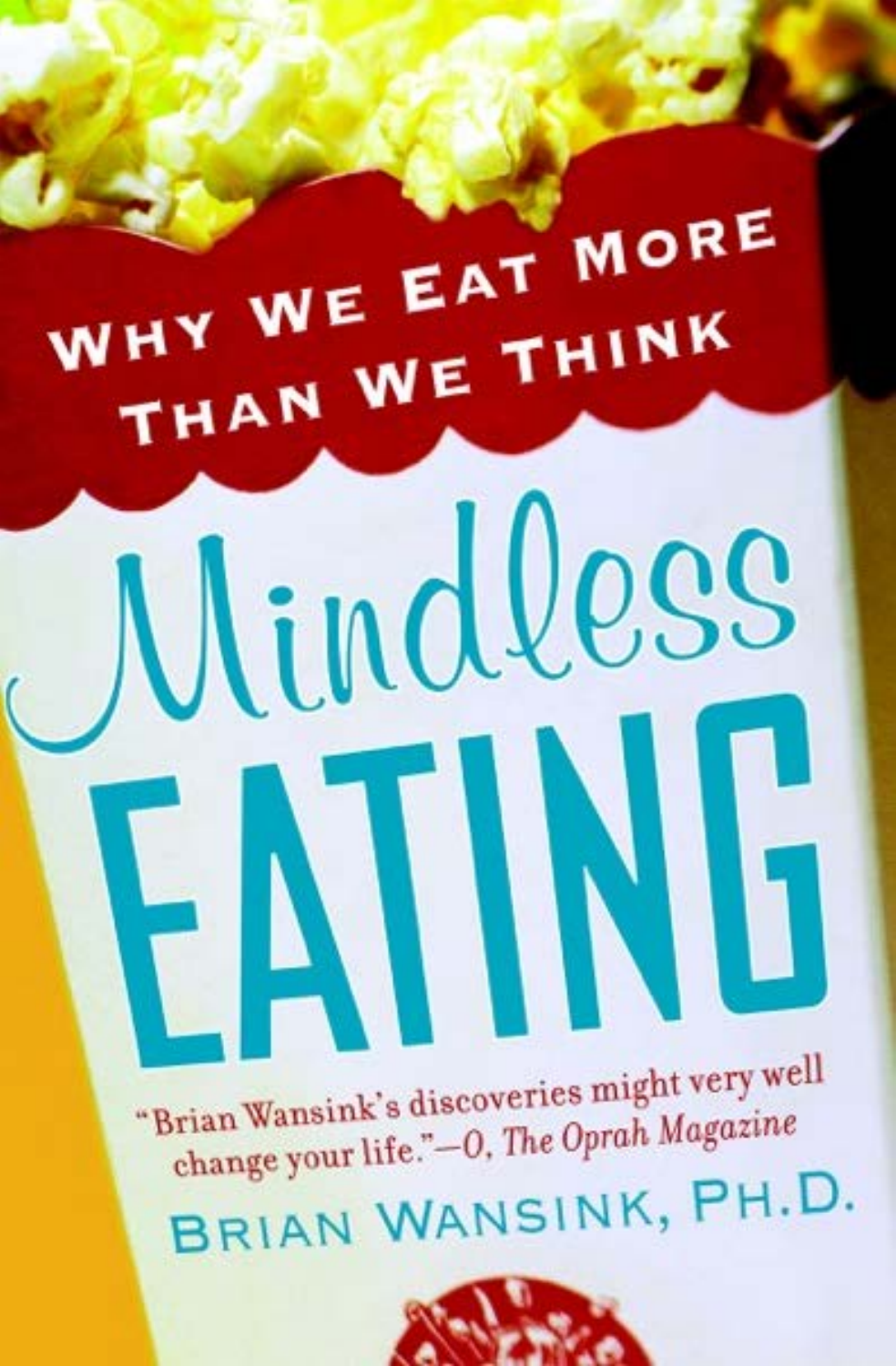# Mindless Eating

Why We Eat More Than We Think



Brian Wansink, Ph.D.

BANTAM BOOKS

New York Toronto London Sydney Auckland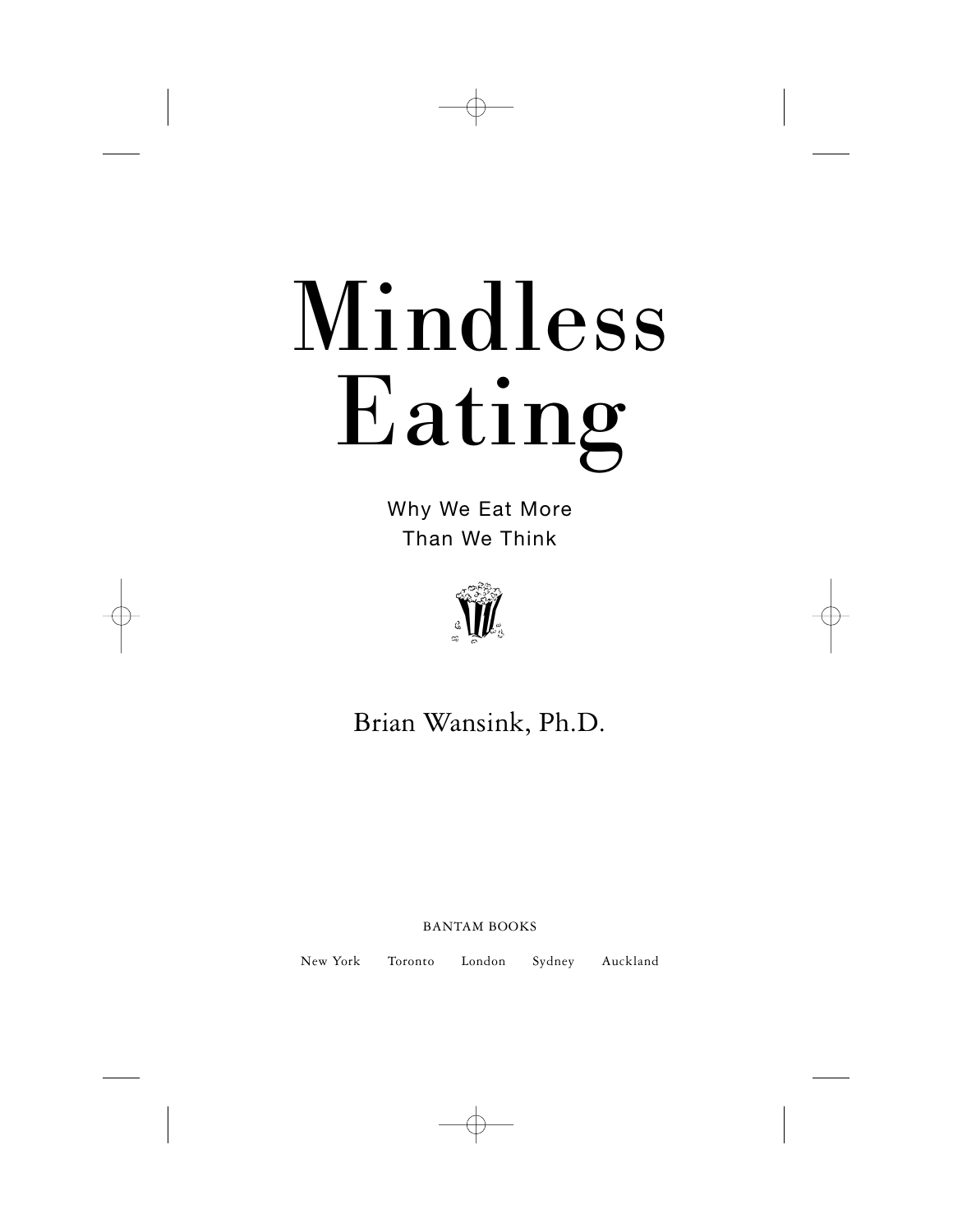mindless eating A Bantam Book

publishing history Bantam hardcover edition published October 2006 Bantam trade paperback edition / September 2007

> Published by Bantam Dell A Division of Random House, Inc. New York, New York

All rights reserved. Copyright © 2006 by Brian Wansink Postscript copyright © 2007 by Brian Wansink Illustrations by Mary Lynn Blasutta Cover photo © Copperphoto/Corbis Cover design by Tom McKeveny

Book design by Ellen Cipriano

Library of Congress Catalog Card Number: 2006047532

Bantam Books and the rooster colophon are registered trademarks of Random House, Inc.

ISBN 978-0-553-38448-2

Printed in the United States of America Published simultaneously in Canada

www.bantamdell.com

BVG 10 9 8 7 6 5 4 3 2 1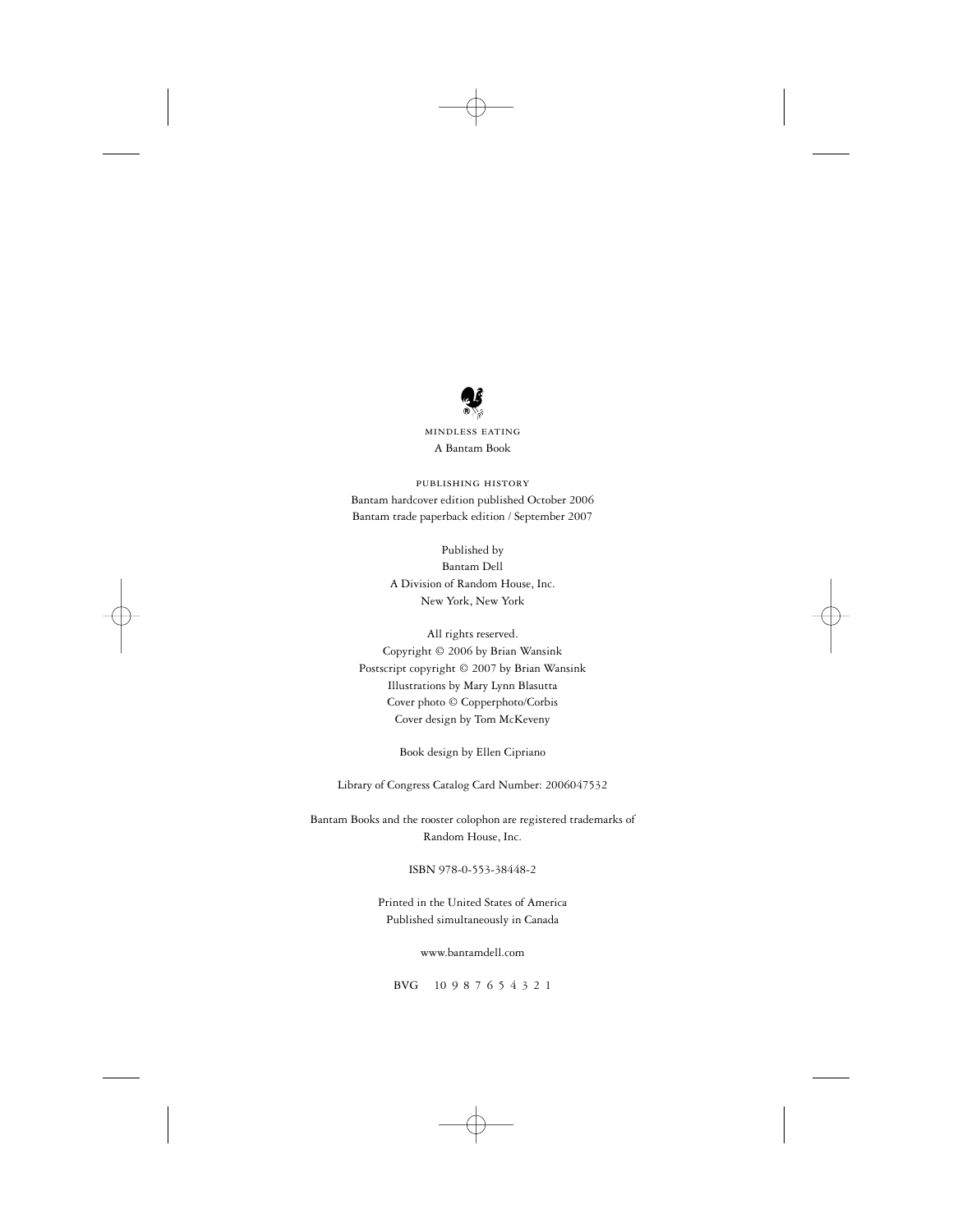# *C o n t e n t s*



# Introduction: The Science of Snacking 1

# 1. The Mindless Margin 15

Stale Popcorn and Frail Willpower As Fine as North Dakota Wine The Dieter's Dilemma The Mindless Margin

# 2. The Forgotten Food 36

The Prison Pounds Mystery We Believe Our Eyes, Not Our Stomach Eye It, Dish It, Eat It The Bottomless Soup Bowl People-Size or Meal-Size?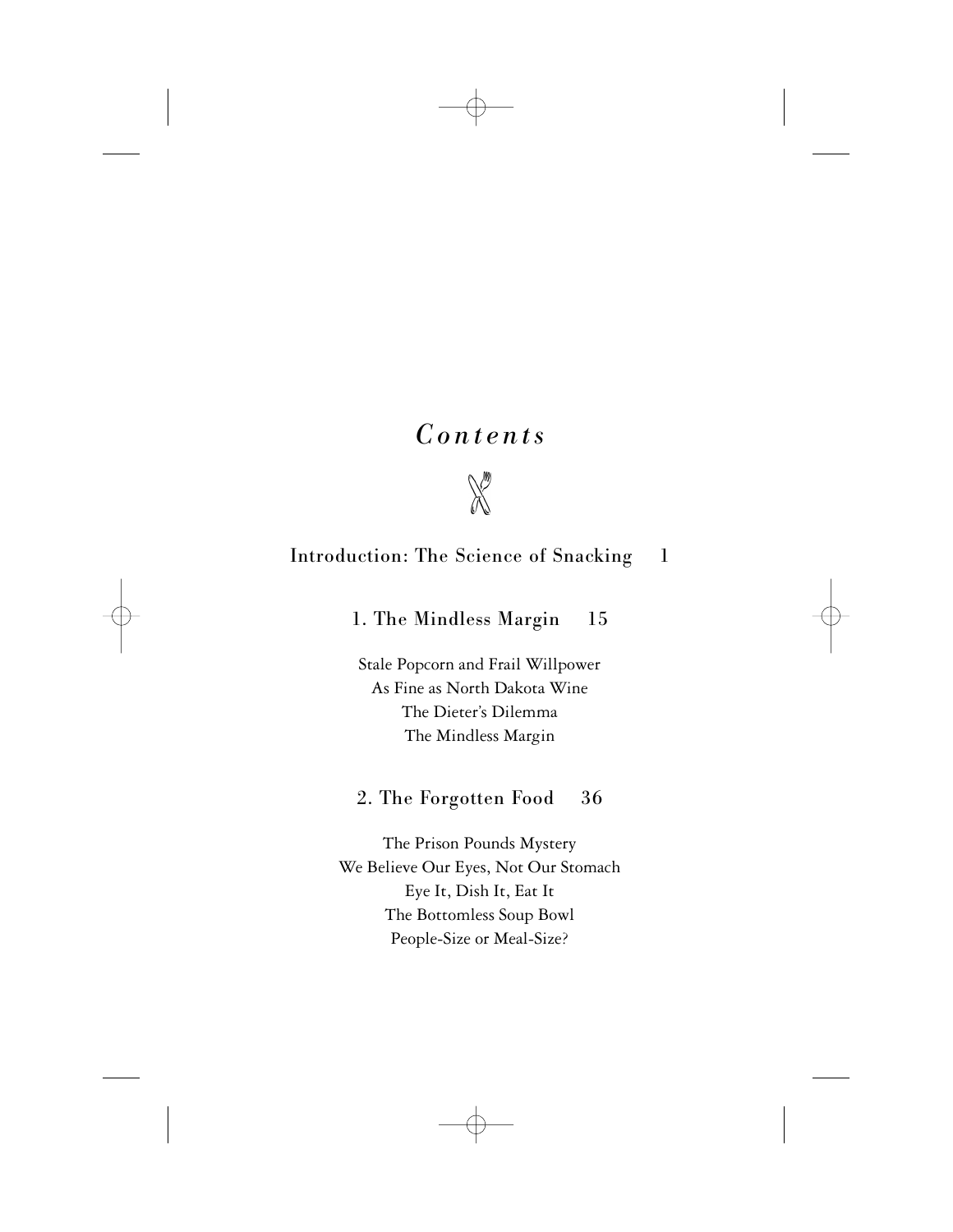#### viii **cONTENTS**

# 3. Surveying the Tablescape 57

King-Size Packages and the Power of Norms Drinking Glass Illusions Big Plates, Big Spoons, Big Servings The Super Bowl Intelligentsia The Temptation of Variety

# 4. The Hidden Persuaders Around Us 77

The "See-Food" Trap Convenience: Would You Walk a Mile for a Caramel? The Curse of the Warehouse Club

# 5. Mindless Eating Scripts 94

Family, Friends, and Fat Eating Scripts of the Manly Man All-You-Can-Eat Television Slow Italian and Fast Chinese Follow Your Nose Check the Weather Forecast

# 6. The Name Game 118

Eating in the Dark They Call the Jell-O Yellow Menu Magic Brand-Name Psychosis Do Sweetbreads Taste Like Coffee Cake?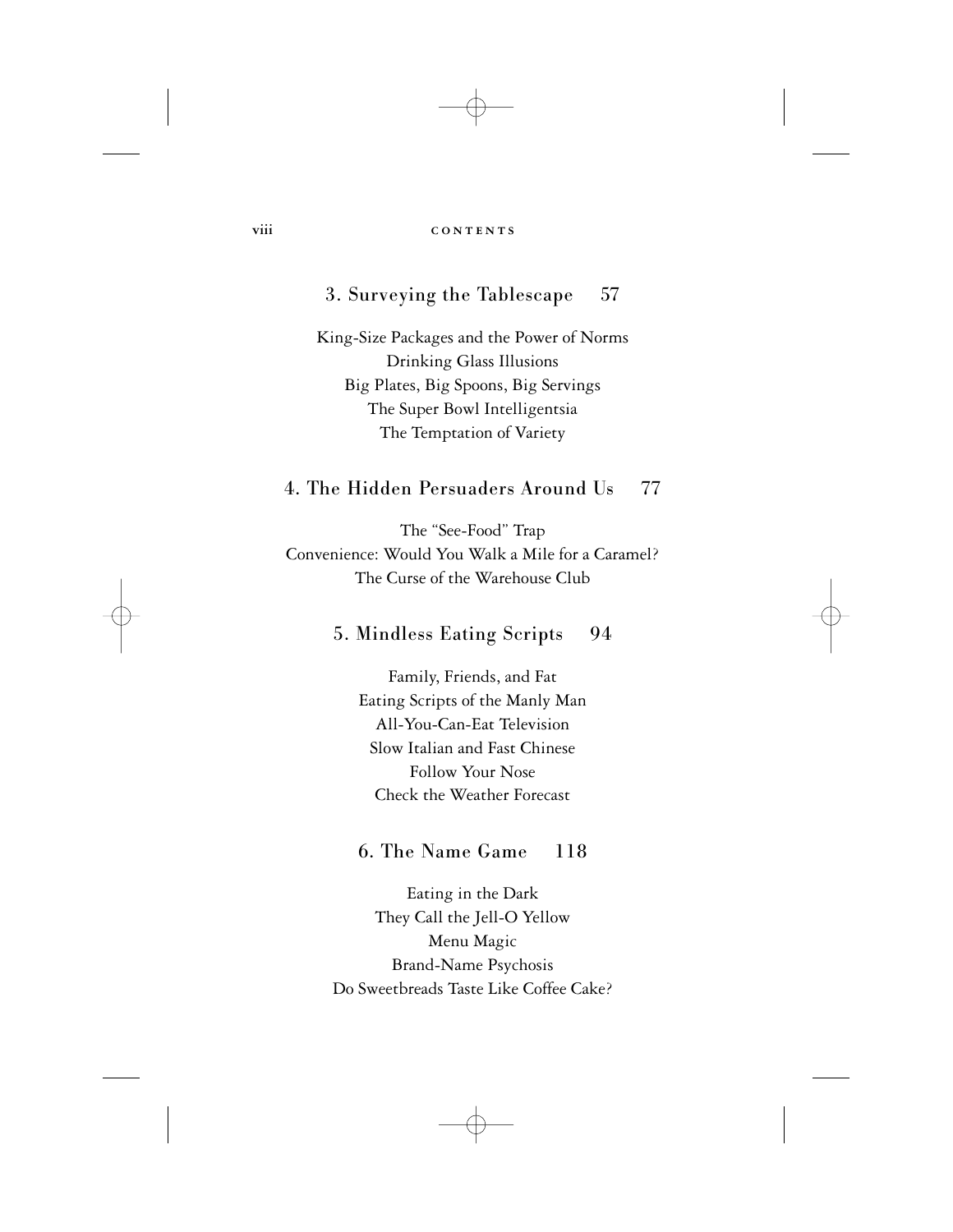#### **c o n t e n t s ix**

# 7. In the Mood for Comfort Food 139

Comfort Foods and Comfort Moods The Conditioning of Comfort Fifty Years from the Front Do You Save the Best for Last?

# 8. Nutritional Gatekeepers 162

The Nutritional Gatekeeper and the Good Cook Next Door Food Inheritance: Like Mother, Like Daughter Food Conditioning and the Popeye Project Setting Serving-Size Habits for Life

# 9. Fast-Food Fever 180

The Variety and Convenience of Having It Our Way The McSubway Study and Information Illusions Do Low-Fat Labels Make Us Fat? Health Halos and Nutrition Labels What Serving Size? De-Marketing Obesity and De-Supersizing 21st Century Marketing

# 10. Mindlessly Eating Better 208

The Modest Goal of Better Eating Reengineering Your Mindless Margin The Power of Three The Tyranny of the Moment The First Step Toward Home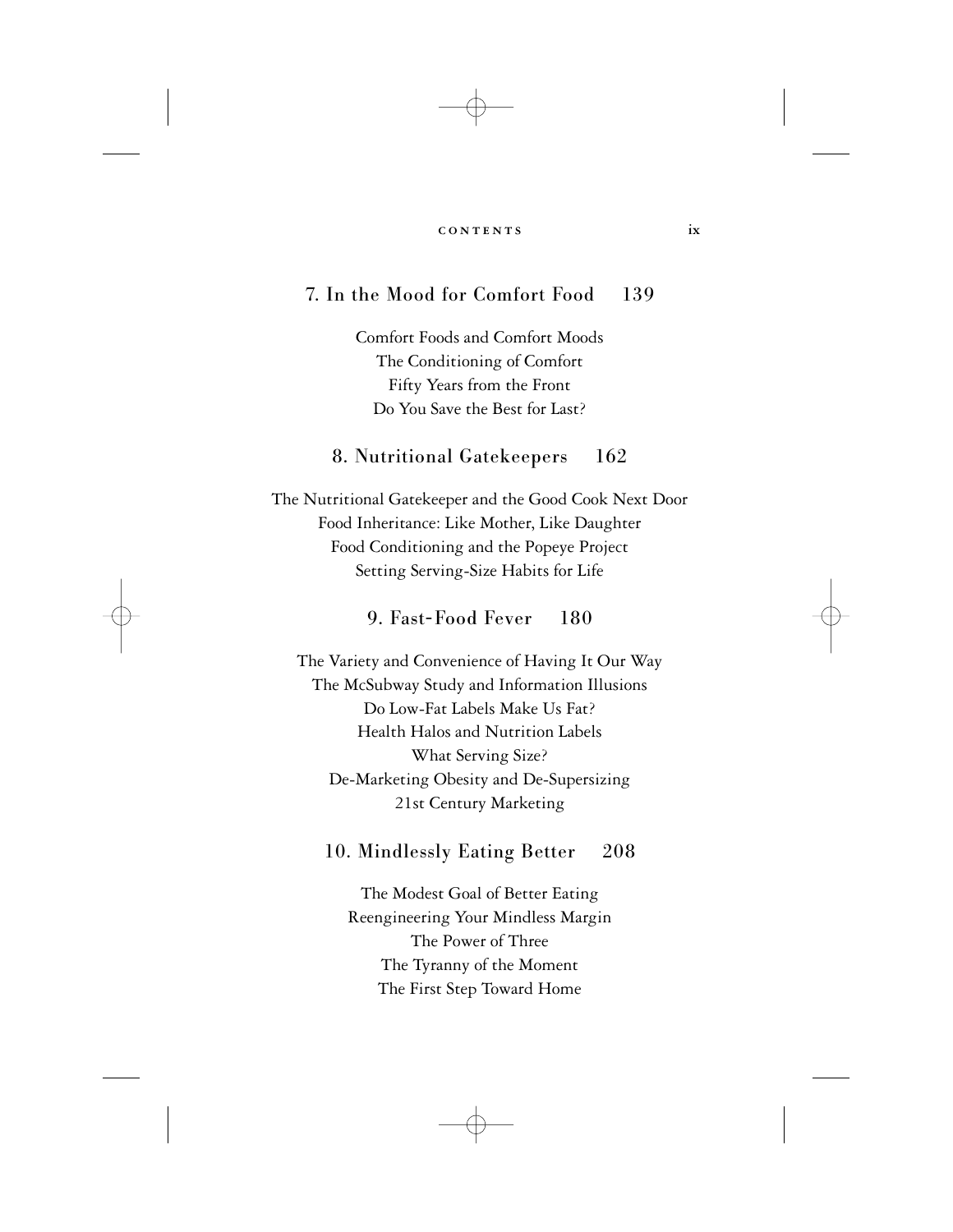# **x c c o n r e n r s**

Appendix A: Comparing Popular Diets 221 Appendix B: Defusing Your Diet Danger Zones 225 Paperback Postscript: Frequently Asked Questions 235 Notes 251 Acknowledgments 282

Index 285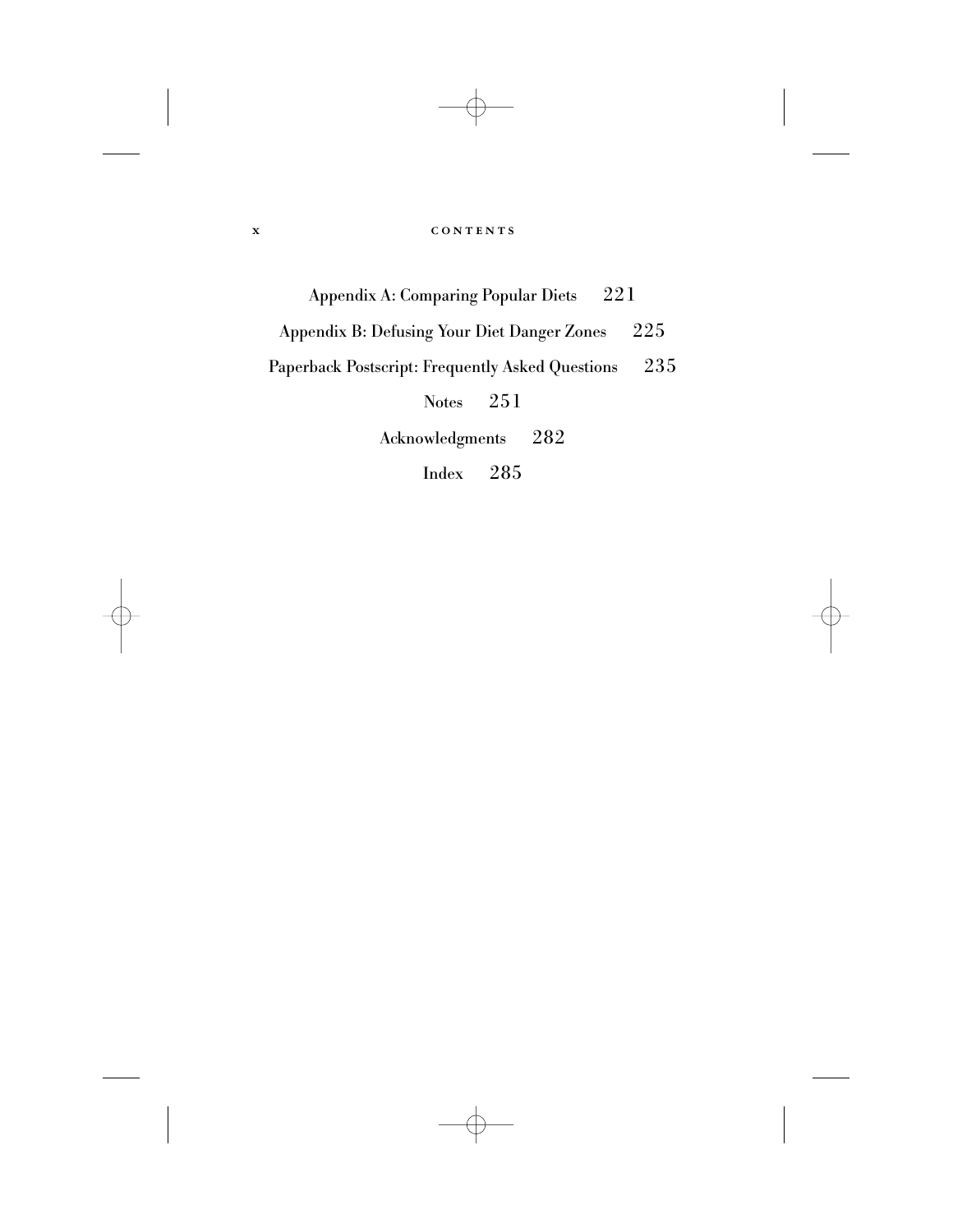# 8

# Nutritional Gatekeepers

OST OF US HAVE the illusion that we're the master and commander of our food choices. As I hope this book has persuaded you by now, we are wrong. Many of these choices are habits. Some we inherited and others were knowingly or unknowingly conditioned by our parents and the food tools they used.

Food tools? Sure. Remember eating your vegetables to get dessert, getting good grades to go to Dairy Queen, cleaning your plate to save all of the starving children in China? A generation later, we are using the same kinds of tools with our children. And as they grow older, they reflect more and more of the inherited and conditioned food habits we have passed down to them like family heirlooms.

If you struggle with your own food heritage, here is where you get your second chance—as a nutritional gatekeeper.

The biggest food influence in our life is the nutritional gatekeeper. This is the person in our home who does most of the food shopping and meal preparation. Regardless of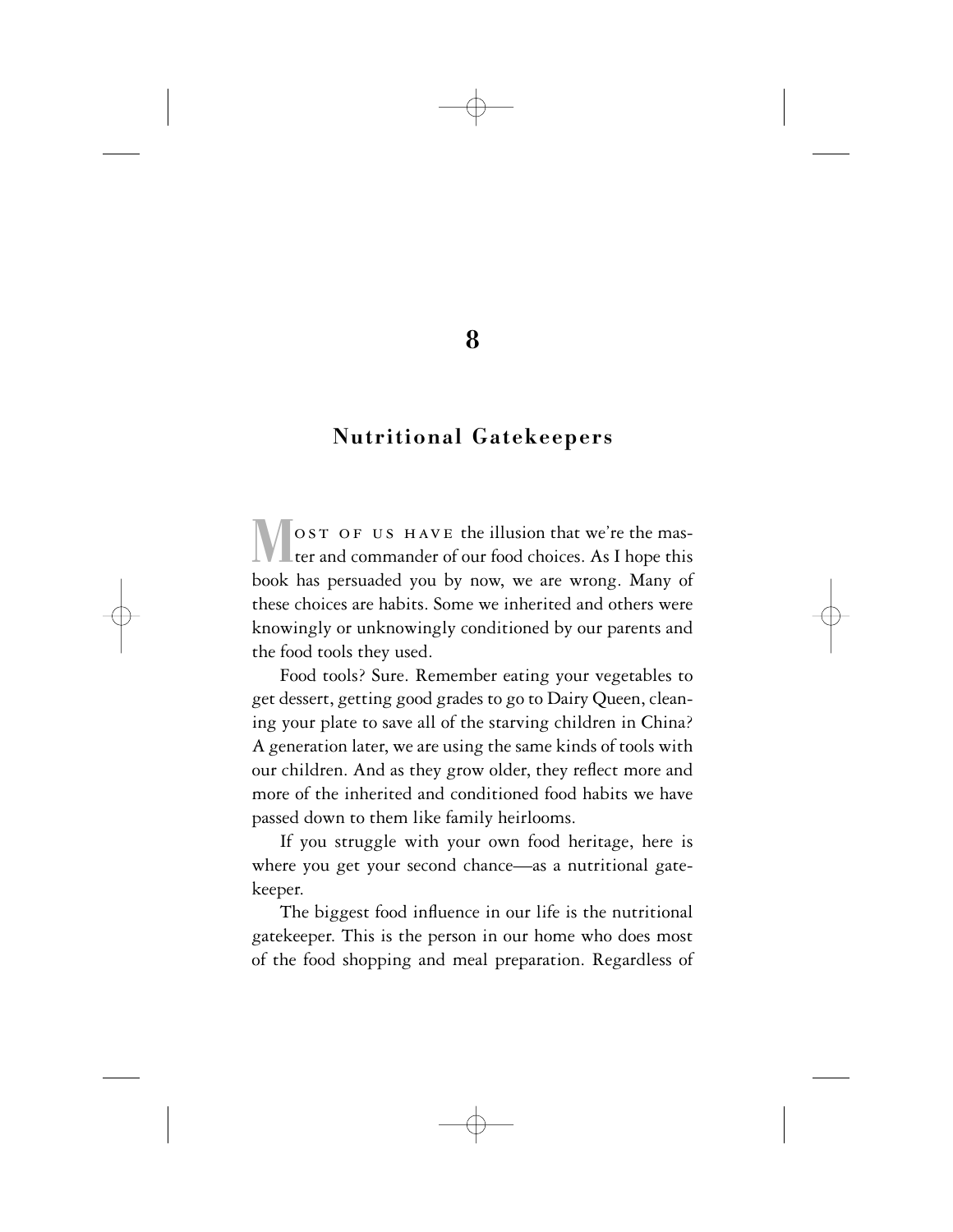whether they're a great cook or whether they're "culinarily challenged," they have a huge day-by-day influence on their family's nutrition.

# The Nutritional Gatekeeper and the Good Cook Next Door

In most households, decisions about what to eat for breakfast, lunch, dinner, and snacks are determined by what foods the grocery shopper—the nutritional gatekeeper—brings into the house. Although they don't always realize it, gatekeepers powerfully shape what food gets eaten both inside and outside the house.

Suppose a teenager wants to eat Pop-Tarts, but there aren't any in the cupboard? The gatekeeper has de facto decided they won't be on the menu. This poor Pop-Tart hungry teenager either has to make a special trip to the grocery store, or pressure Mom or Dad to put them at the top of the next shopping list.

Exactly how much influence does a gatekeeper have?

On asteamy Manila-like August morning in Washington, D.C., in 2005, I met with 800 dieticians, nurses, and physicians at a conference of the American Association of Diabetes Educators. These experts are paid to know how people *should* eat and how they *do* eat. They watch their diabetic patients and their families—eat day in and day out. I asked them about the nutritional gatekeeper, the person who does most of the shopping and cooking in a household (around 90 percent of the time this is the same person). I asked them to estimate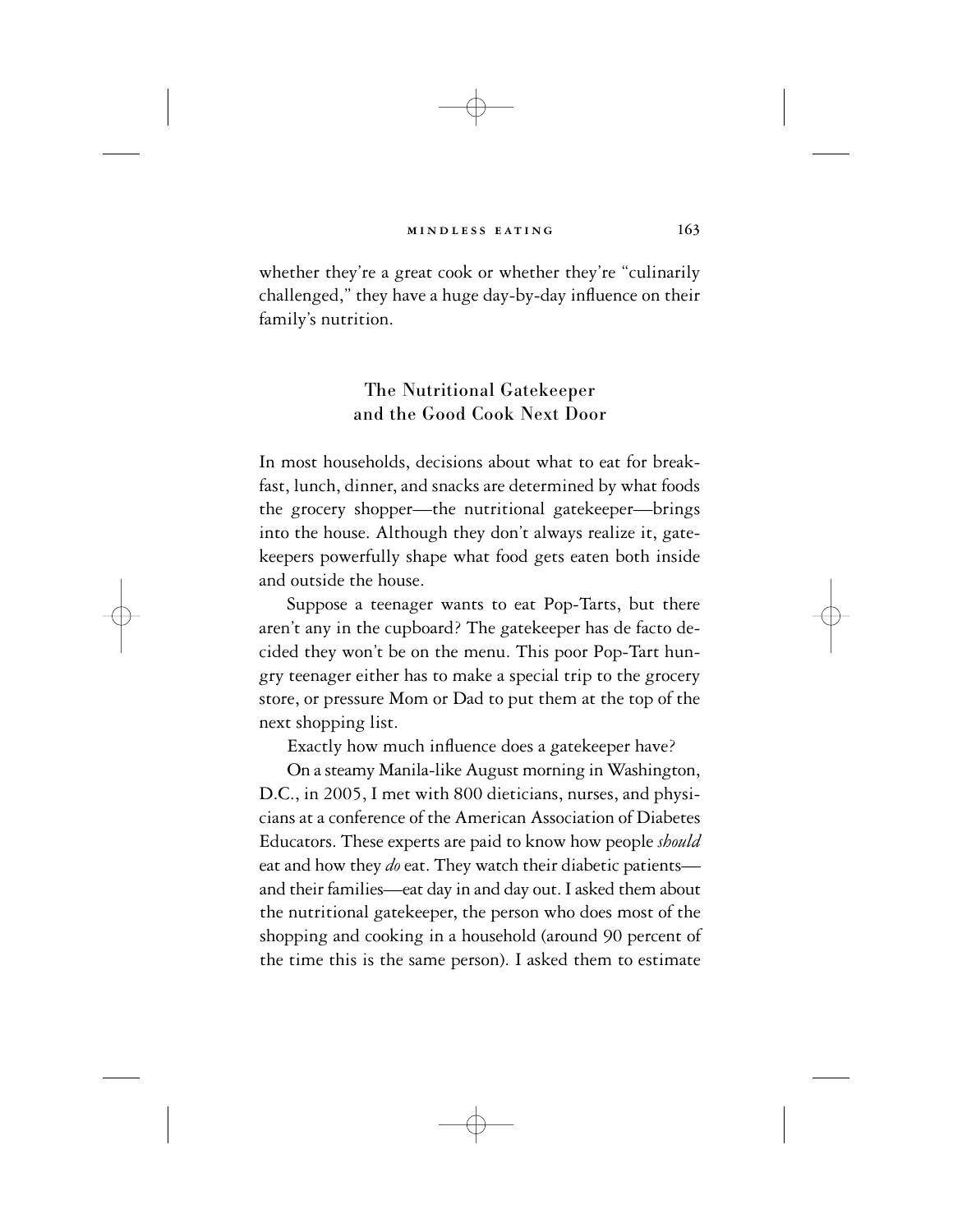# Fruit Lovers

# vs. Vegetable Lovers

Are fruit lovers different from vegetable lovers? We surveyed 770 people and found some interesting differences:<sup>1</sup>



Compared to the average person, vegetable lovers:

- Like to try new recipes and entertain at home
- Enjoy spicy foods
- Think they cook nutritiously
- Enjoy an occasional glass of red wine with dinner

Compared to the average person, fruit lovers:

- Often eat dessert with dinner
- Spend little time cooking
- Avoid new recipes and entertaining
- Enjoy an occasional candy bar

If we step back, the survey results make sense: fruits are convenient, but veggies often require preparation. Someone who's vegetable-prone may be more accustomed to cooking—and more comfortable with new recipes or the prospect of dinner guests.

Fruits are generally sweeter than vegetables, and fruit lovers may prefer sweeter foods, desserts, and candy. Vegetables, however, run the range from bitter to savory. That's probably why vegetable lovers prefer the strong and savory tastes of exotic or spicy foods, and even the bitter tannins of red wines.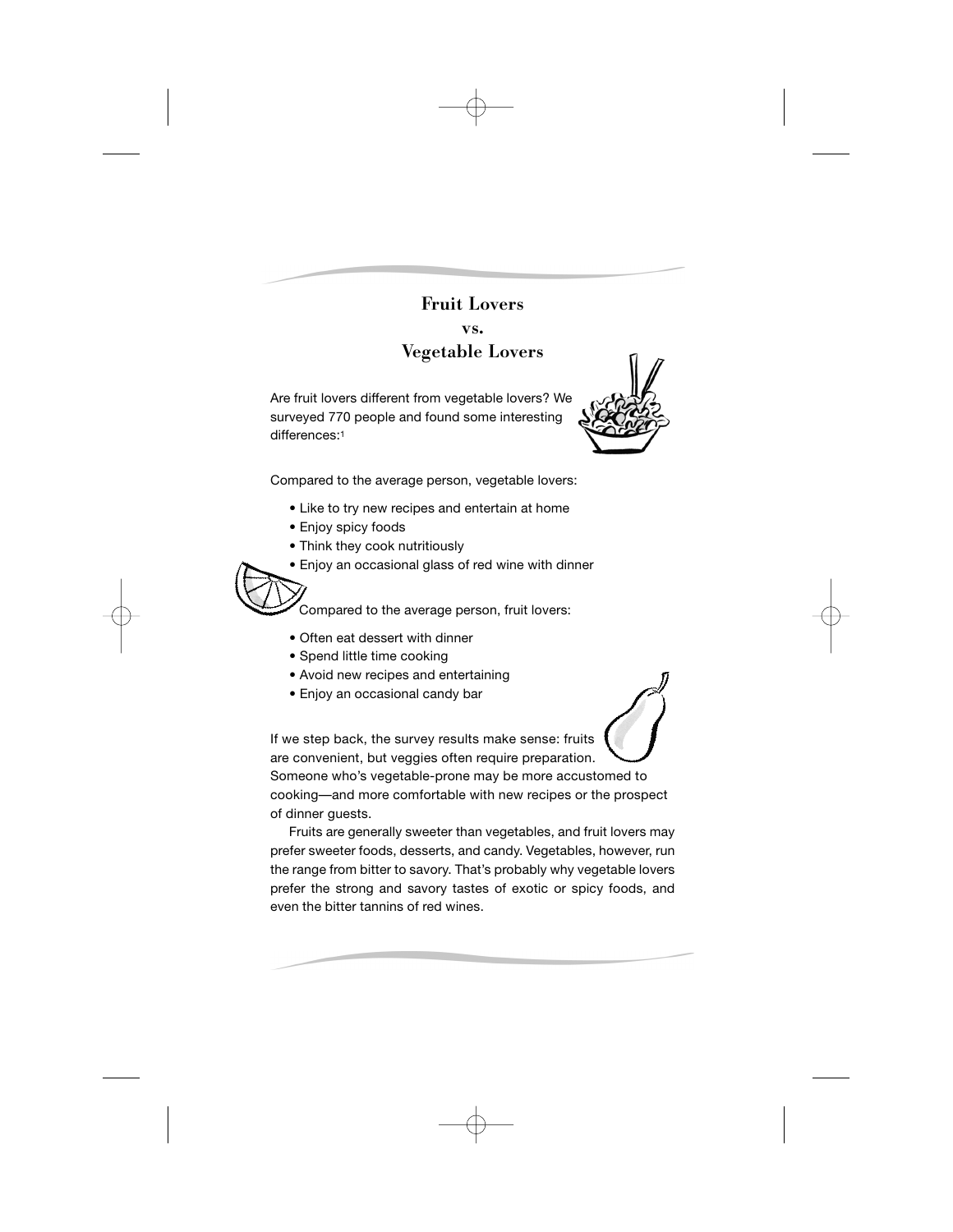#### **m INDLESS EATING** 165

what percentage of the food eaten by these families—snacks, meals, out-of-the-house meals, everything—is controlled by the gatekeeper. Their answers surprised me.

They estimated that the gatekeeper controlled 72 percent of the food decisions of their children and spouse.2 After all, they were the ones who bought almost everything that was eaten at home, they were the ones who either made their children's lunches or gave them lunch or snack money, and they were the ones who influenced family restaurant orders by what they recommended or ordered themselves.

We have since asked over 2,500 parents to estimate this percentage. Some were 10 points lower or 10 points higher, but the answer was always in the same range. Only one group stood out, because their estimates were consistently high. These were people who also rated themselves as "good

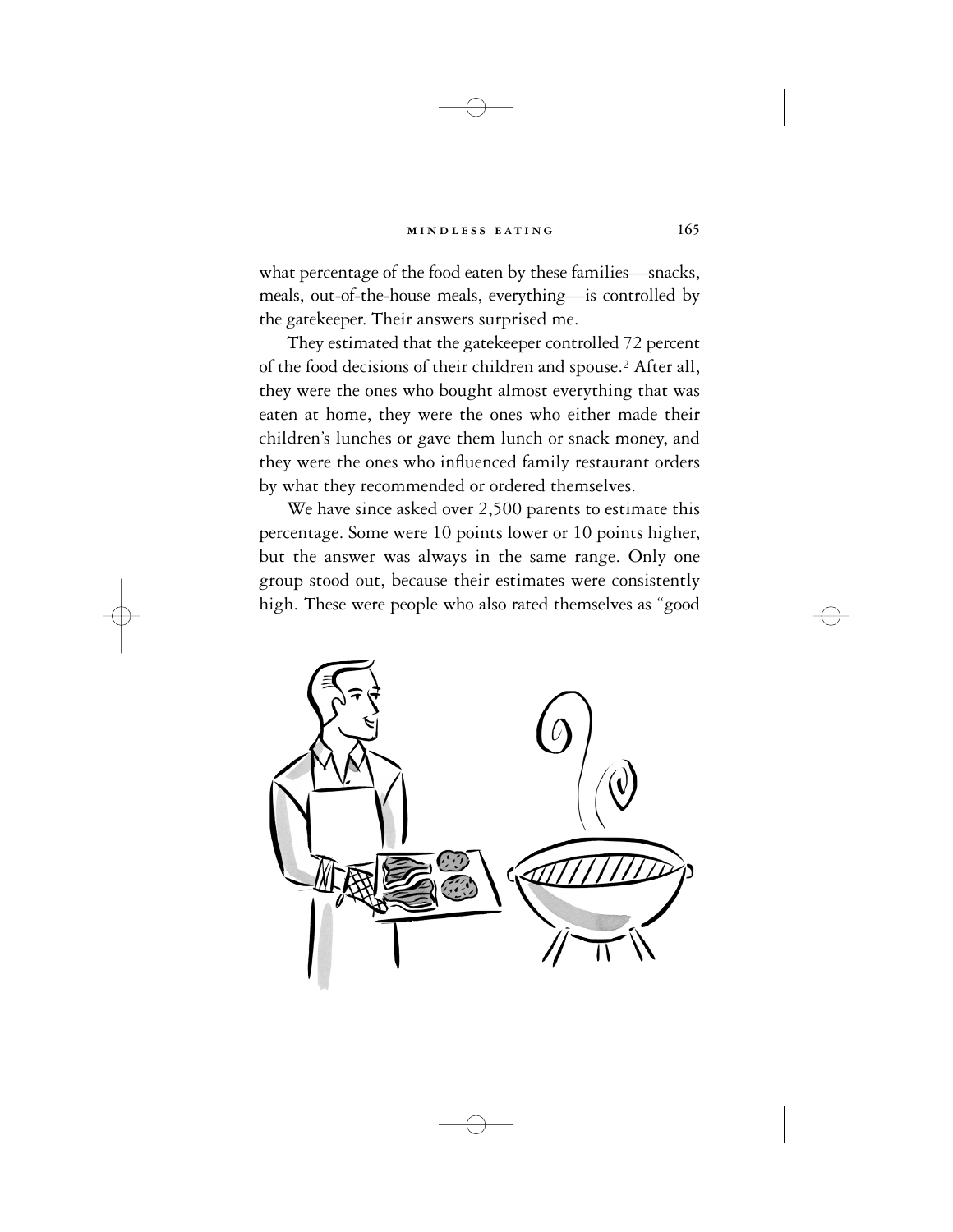#### 166 **NUTRITIONAL GATEKEEPERS**

# Lessons from the Good Cook Next Door

A study of 317 good cooks showed that most of them tend to fall into one of five basic groups:3

- Giving Cooks (22 percent). Friendly, well-liked, and enthusiastic, they specialize in comfort foods for family gatherings and large parties. Giving cooks seldom experiment with new dishes, instead relying on traditional favorites. The only fault of the giving cook is that they tend to provide too many home-baked goodies for their family.
- Healthy Cooks (20 percent). Optimistic, book-loving, nature enthusiasts who are most likely to experiment with fish and with fresh ingredients, including herbs.
- Innovative Cooks (19 percent). The most creative, trendsetting of all cooks. They seldom use recipes; they experiment with ingredients, cuisine styles, and cooking methods.
- Methodical Cooks (18 percent). Often weekend hobbyists who are talented, but who rely heavily on recipes. Although somewhat inefficient in the kitchen, their creations always look exactly like the picture in the cookbook.
- Competitive Cooks (13 percent). The Iron Chef of the neighborhood. Competitive cooks are dominant personalities who cook in order to impress others. These are perfectionists who are intense in both their cooking and entertaining.

cooks." This made some sense. It was in line with a study we did that showed that many veggie lovers claimed either to be a good cook, to live with a good cook, or to have had a parent who was a good cook.<sup>4</sup> But exactly who were these good cooks, and why were they so influential?

We decided to track down the mysterious North American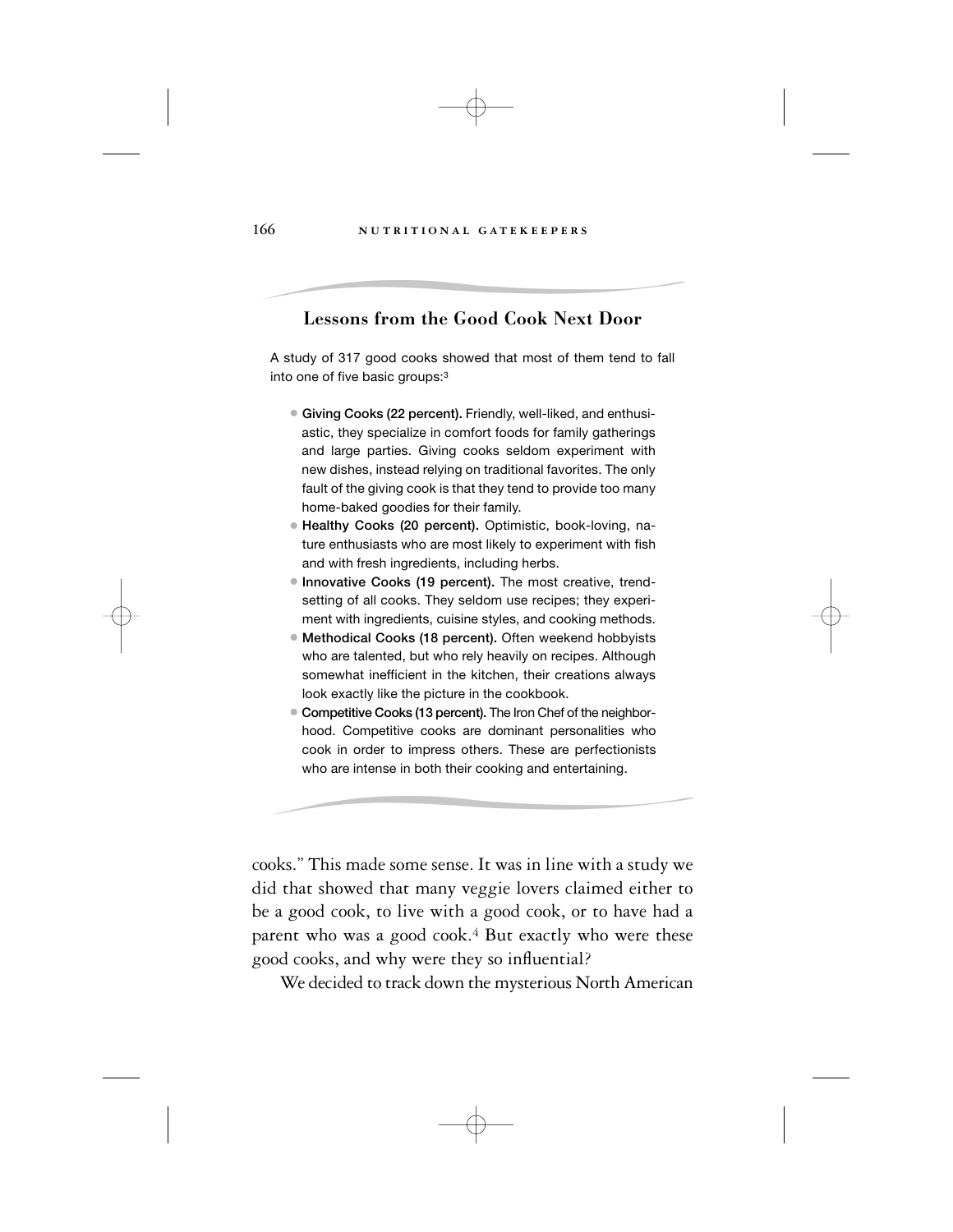Good Cook, take some psychographic snapshots of the species, and decipher their influence. To do this, we surveyed 317 "good cooks" who were considered "above average" by themselves and by at least one other member of their family. They came from a wide range of ethnicities, income levels, and education levels. Besides being good cooks, they all had one thing in common—they had never attended culinary school. Some had learned from a parent, others on their own; some cooked out of necessity, and some for fun. We asked them 152 questions about how they cooked, what they cooked, when they cooked, what kind of person they were, and what they did in their spare time. We found that 82 percent of them fit fairly neatly into one of five personality

profiles. We classified them as giving cooks, competitive cooks, healthy cooks, methodical cooks, or innovative cooks.5

> All of these cooks—except one appeared to help their families eat

healthier. They did this largely through the wide variety of food they served. A varied menu makes eating more pleasurable and can lead family members to expand their tastes beyond the standard fatty, salty, sweet foods for which we have a natural hankering.

Which good cook seemed to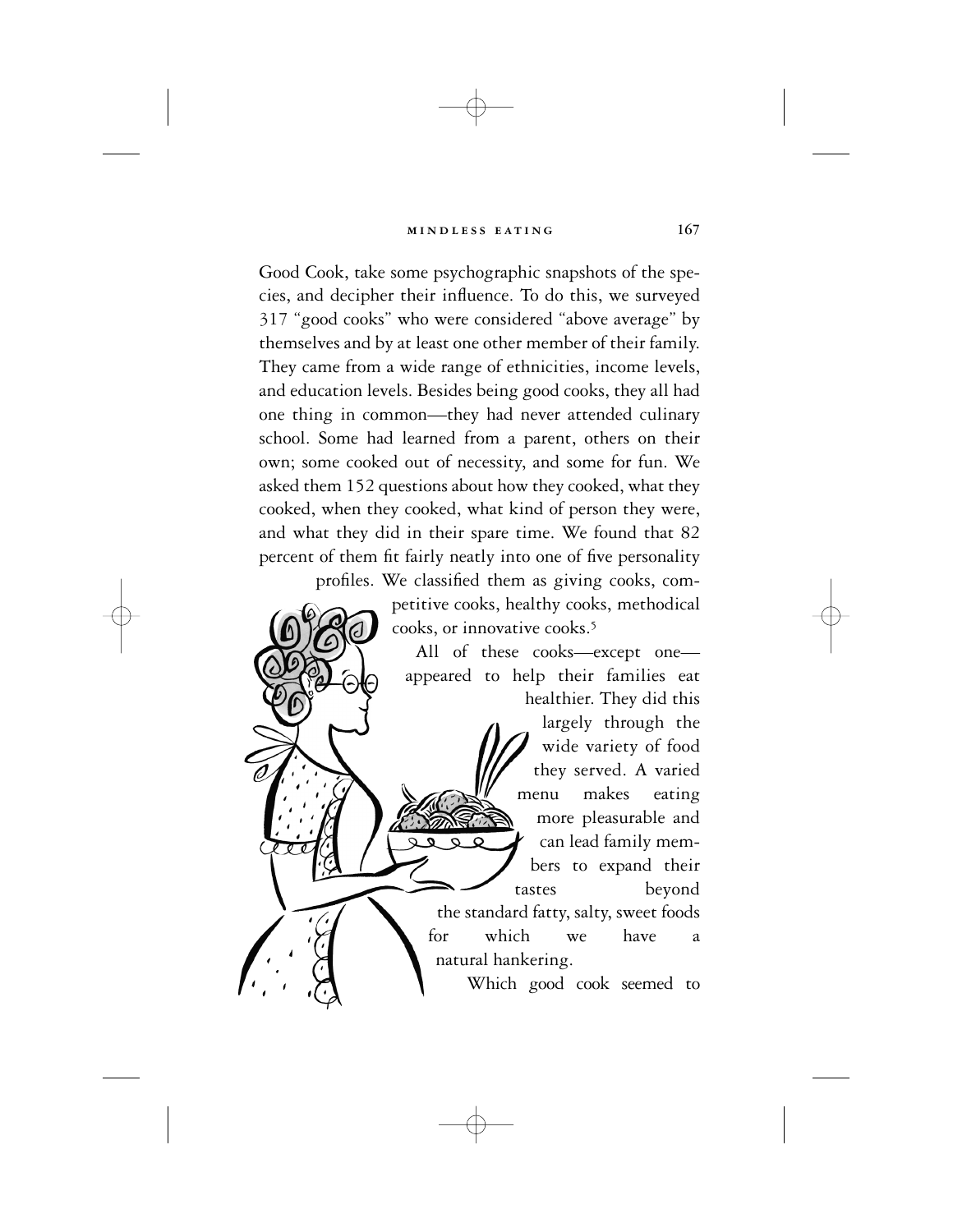#### 168 **n u r r i r o n a** *c a* **<b>T E***k* **EPER s**

have the least positive impact on adult eating habits? Interestingly enough, it was the most common one—the giving cook. Although giving cooks put the stamp of variety on their meals, it was mostly in the form of high-carb entrées, baked goodies, and desserts.

Does this mean that if you're not a good cook, your children are destined to a lifetime of Domino's Pizza and Fritos? No, of course not. One key take-away for us "not so great cooks" is the good we *can* do just by adding more variety to our meals. How? By 1) buying different foods, 2) trying new recipes (including ethnic ones), 3) substituting different ingredients (mainly vegetables and spices) into favorite recipes, 4) taking kids to the grocery store and letting them choose a new, healthy food, or 5) visiting authentic ethnic restaurants. (Sorry, McDonald's is not a Scottish restaurant.)

When a child develops a taste for a wide range of foods, healthy foods can be more easily substituted for less healthy ones.6 He or she may even discover favorites other than pizza, French fries, and Juicy Juice. Will your daughter learn to *love* broccoli? Maybe not, but she'll probably be more willing to eat it occasionally for dinner or with a low-calorie ranch dressing as a snack.7

# Food Inheritance: Like Mother, Like Daughter

We sometimes hear that a child "inherited" his sweet tooth, or her love for vegetables or spicy foods, from a parent. Although the genetics jury is still out, it's clear that children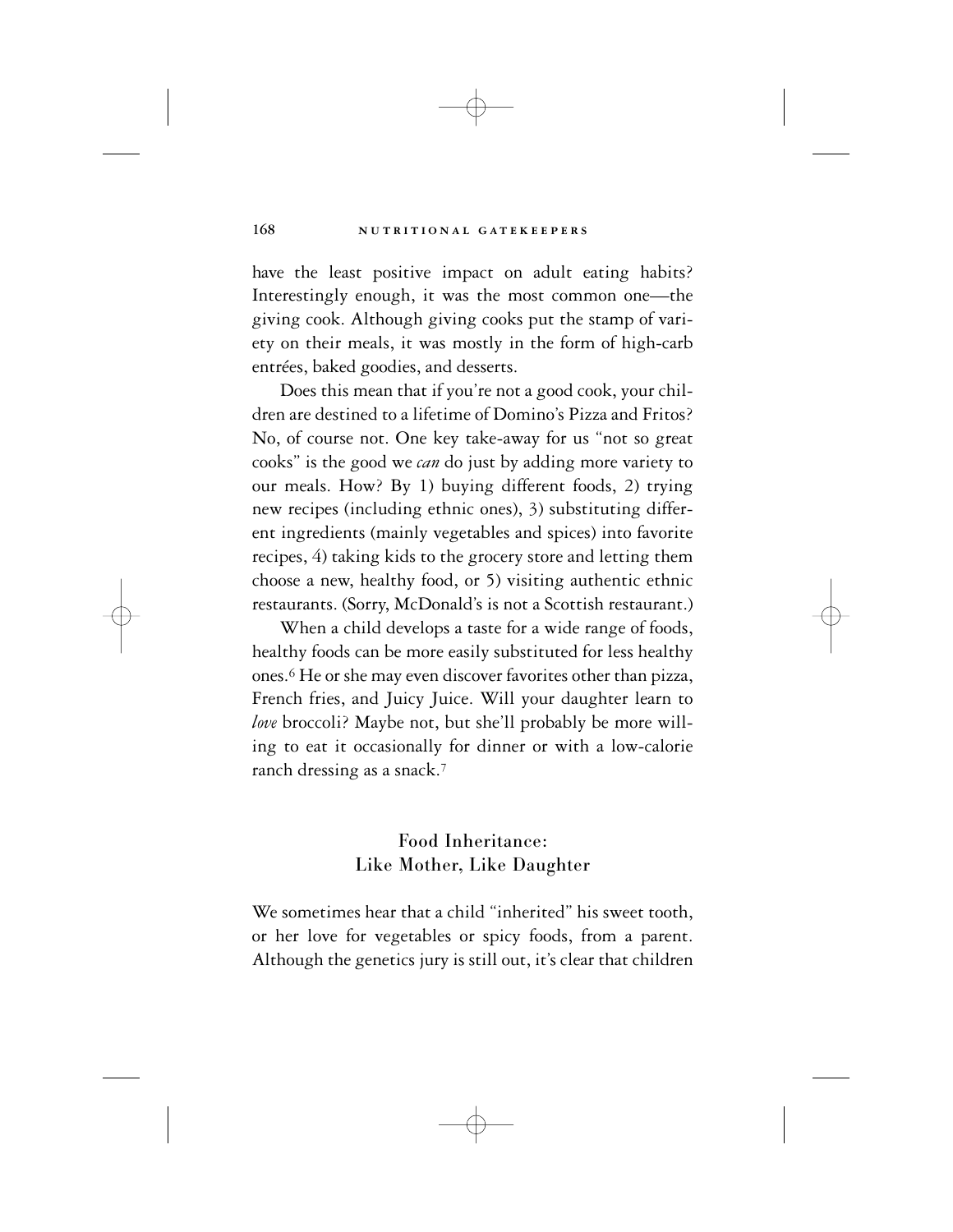#### **m INDLESS EATING** 169

adopt some of their mother's tastes when they're still snooz-.<br>1115 away in the womb. Remember that pregnant womell

# The Baby Buffet

Most children go through a finicky eating stage at two years of age, but when they are one year old, anything within arm's-length goes into their mouths. This provides a great opportunity to introduce them to all sorts of healthy new tastes—even non-kidlike vegetables.

My Lab recently began what we call "Operation Baby Buffet." We enlisted a nationwide panel of parents of one-year-old children, and we instructed them (under the guidance of a pediatrician) to be adventurous—even bold—in the variety of foods they put in front of their grabby baby or which they blend into baby food (including starting with the letter "A"—avocados, asparagus, and fresh anchovies).

Our hypothesis is that all of this variety will predispose their little taste buds to liking a wide range of healthy foods. Although this predisposition may go dormant for a few years, it might awaken down the road when they mysteriously find themselves hungry for Camembert cheese and gingered beets with raisins.<sup>8</sup>

who drank carrot juice in their last trimester significantly increased how much their children preferred carrot-flavored cereal months later.9

Not only do they develop prenatal munchie preferences, children also start learning what they like and *don't* like before they're four months old. They do this by picking up on signals a parent or caretaker unconsciously gives about whether a food is tasty or not.

This was first discovered in the Massachusetts Reformatory for Women during the 1940s. The women incarcerated there were able to keep their children under three years of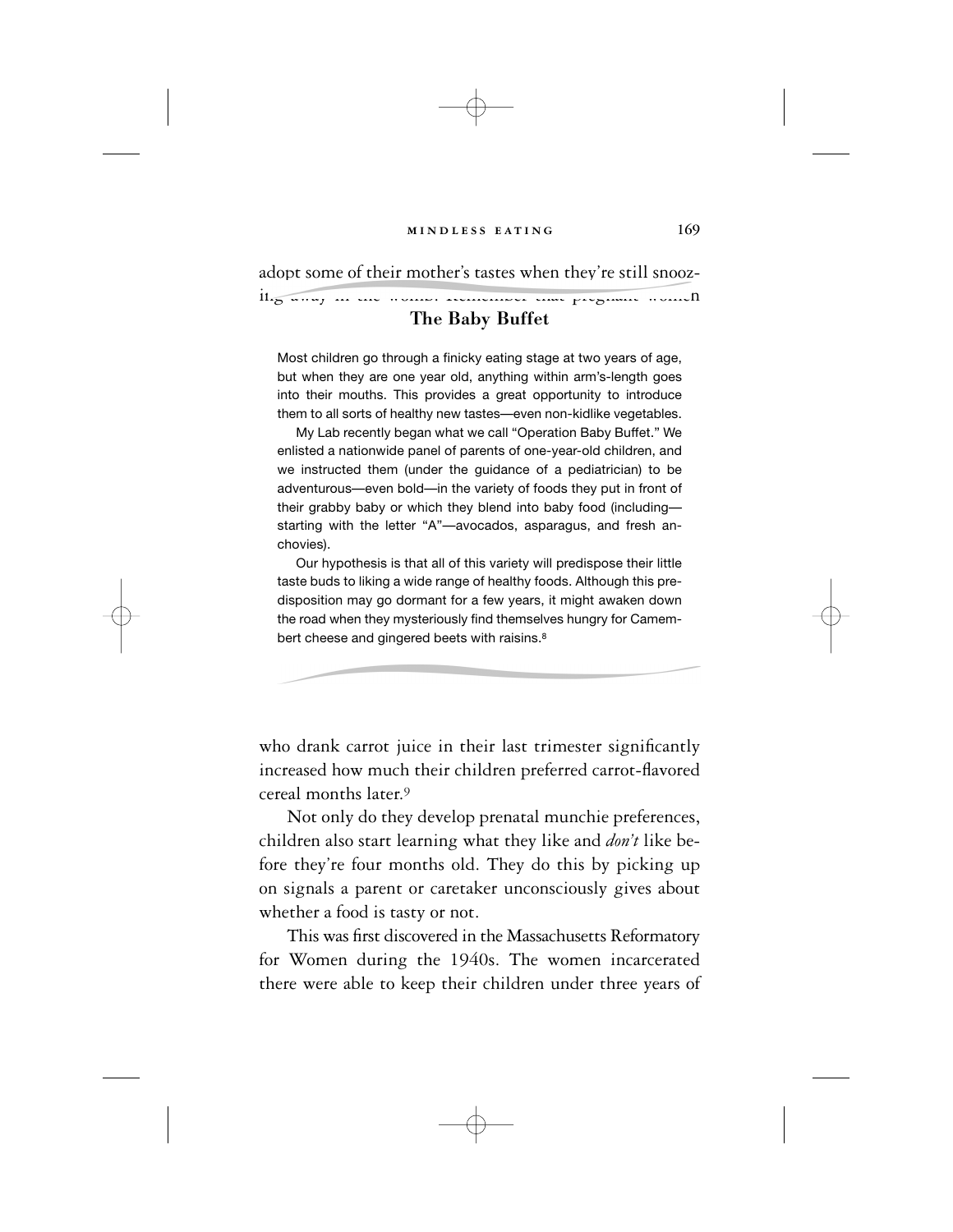#### 170 **NUTRITIONAL GATEKEEPERS**

age and to frequently visit them and their caretakers in the nursery. Records were kept on what the children ate, so it was noticed when their juice preferences abruptly changed. The psychologist at the reformatory, Sibylle Escalona, began to suspect that the caretakers were unconsciously influencing what the children preferred.10

Her report starts out, "It came to attention accidentally that many of the babies under four months of age showed a consistent dislike for either orange or tomato juice." She then went on to report that babies who had refused to drink orange juice for about three weeks would all of a sudden turn into orange-juice lovers within two or three days. She traced these abrupt shifts to changes in caretakers. Upon being interviewed, it was found that a couple of the new caretakers had a strong preference for orange juice and a dislike for tomato juice. Somehow this was passed along to the infants.

But how? Interestingly, even two-day-old babies are known to be able to imitate facial expressions of adults.11 It could be that these caretakers subconsciously showed subtle signs of acceptance or rejection based on what they personally felt toward the foods. A fleeting smile or grimace might go a long way toward explaining why one baby has Daddy's sweet tooth and another has Mommy's love for vegetables. It also makes good sense that people feeding babies pretend to taste the food (Mmm . . . yummy!") and open their mouths and play "airplane hangar" when feeding the little tykes.12

Escalona's accidental discovery has aged well. Watching someone grimace when eating scares elementary children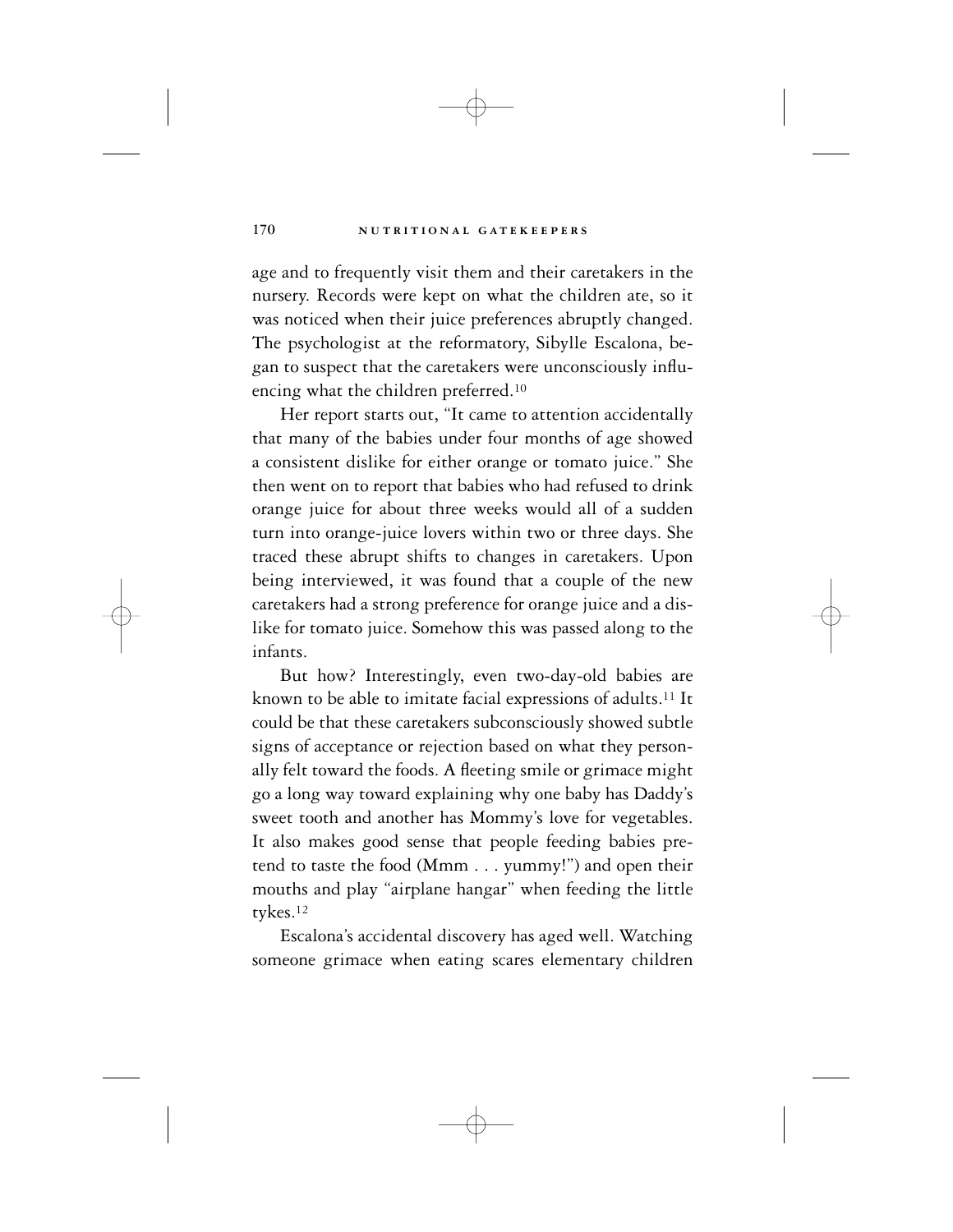away from even an otherwise tasty food.13 Smiles and friendliness work in reverse—you can attract more children to new foods with honey than with vinegar. When a friendly adult repeatedly gave children either canned unsweetened pineapple or cashews, they quickly learned to like the new food more than when it was given to them by a less friendly adult.14

It is not only our tastes that our children can inherit. It also can be our attitudes about food and eating. In one Yale study of normal-weight one-year-olds, mothers who were highly preoccupied with weight issues were more likely to be erratic in their behavior during meals. Sometimes they urged their one-year-olds to eat more, sometimes to eat less, and sometimes they rushed their feedings. They were also much more emotionally aroused when feeding their babies compared to mothers who weren't concerned with weight issues.15 Children see this anxiety and these food obsessions at a tender *tabula rasa* age.

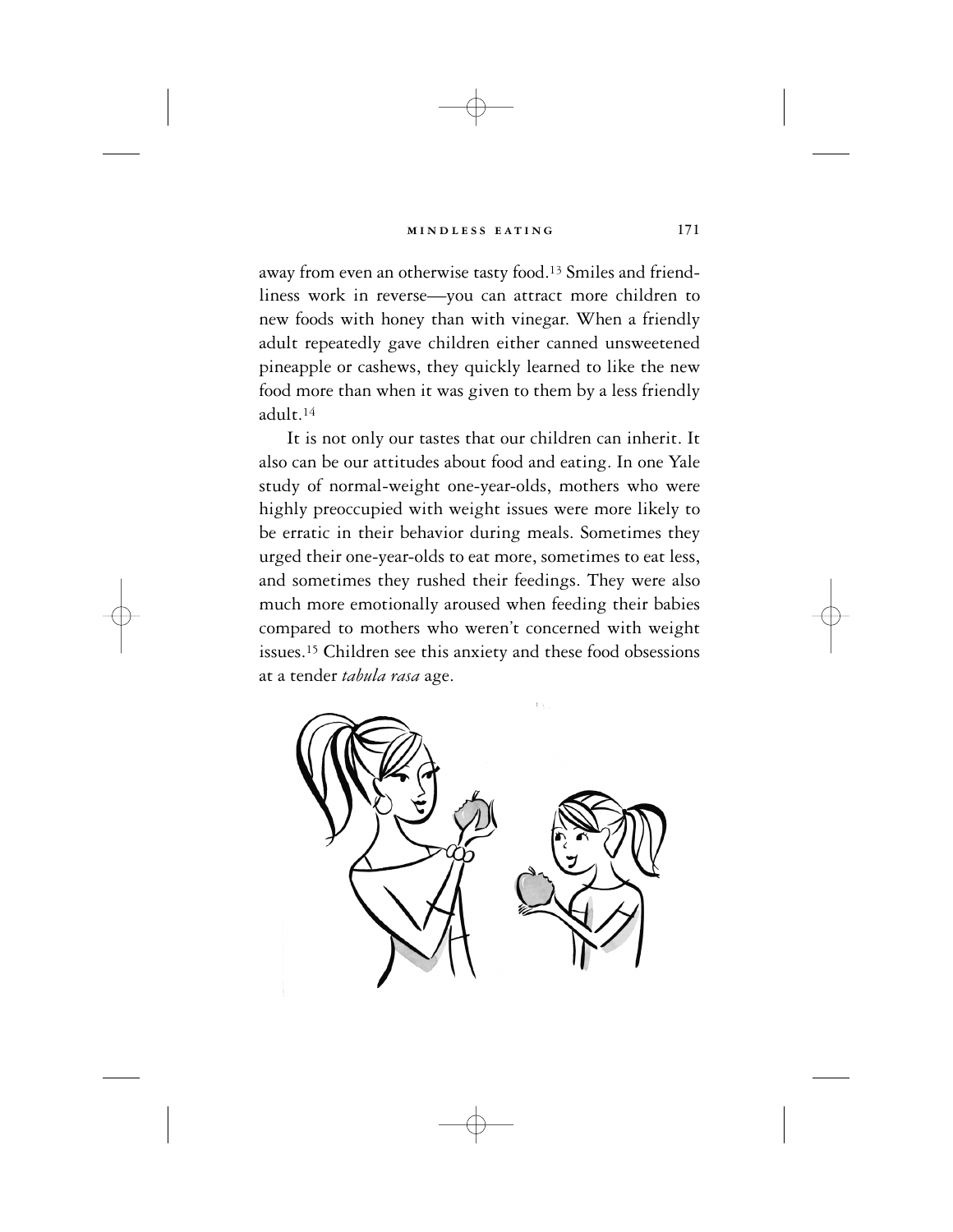#### 172 **NUTRITIONAL GATEKEEPERS**

# Is It Baby Fat or Real Fat?

The answer partly depends on the parents. A study of 854 Washington State children under three years old showed that a child is nearly three times as likely to grow up obese if one of his parents is obese. If you're overweight, your child has a 65–75 percent chance of growing up to be overweight.16

So, is that little paunch on your fourth grader baby fat? Not if you're sporting the same paunch.

## Food Conditioning and the Popeye Project

In turn-of-the-century pre-Bolshevik Russia, physiologist Ivan Pavlov rang a bell and fed his dogs frequently enough for them to associate the ringing of the bell with food. Eventually the dogs started to salivate every time they heard the bell—even if there was no food.

Eighty years later, psychologist Leann Birch reran Pavlov's classic experiment, with a few twists. She and her team repeatedly gave preschool children snacks in a specific location where they would always see a rotating light and hear a certain song. They came to associate the light and the song with snack time and eating. One day, shortly after they had finished lunch, she turned on the light and played the song. Doggone it, they started eating again.17

But we don't need lights and music to condition our children. We can powerfully do so with our words and behavior.

Take the Popeye project.<sup>18</sup> My Lab is trying to understand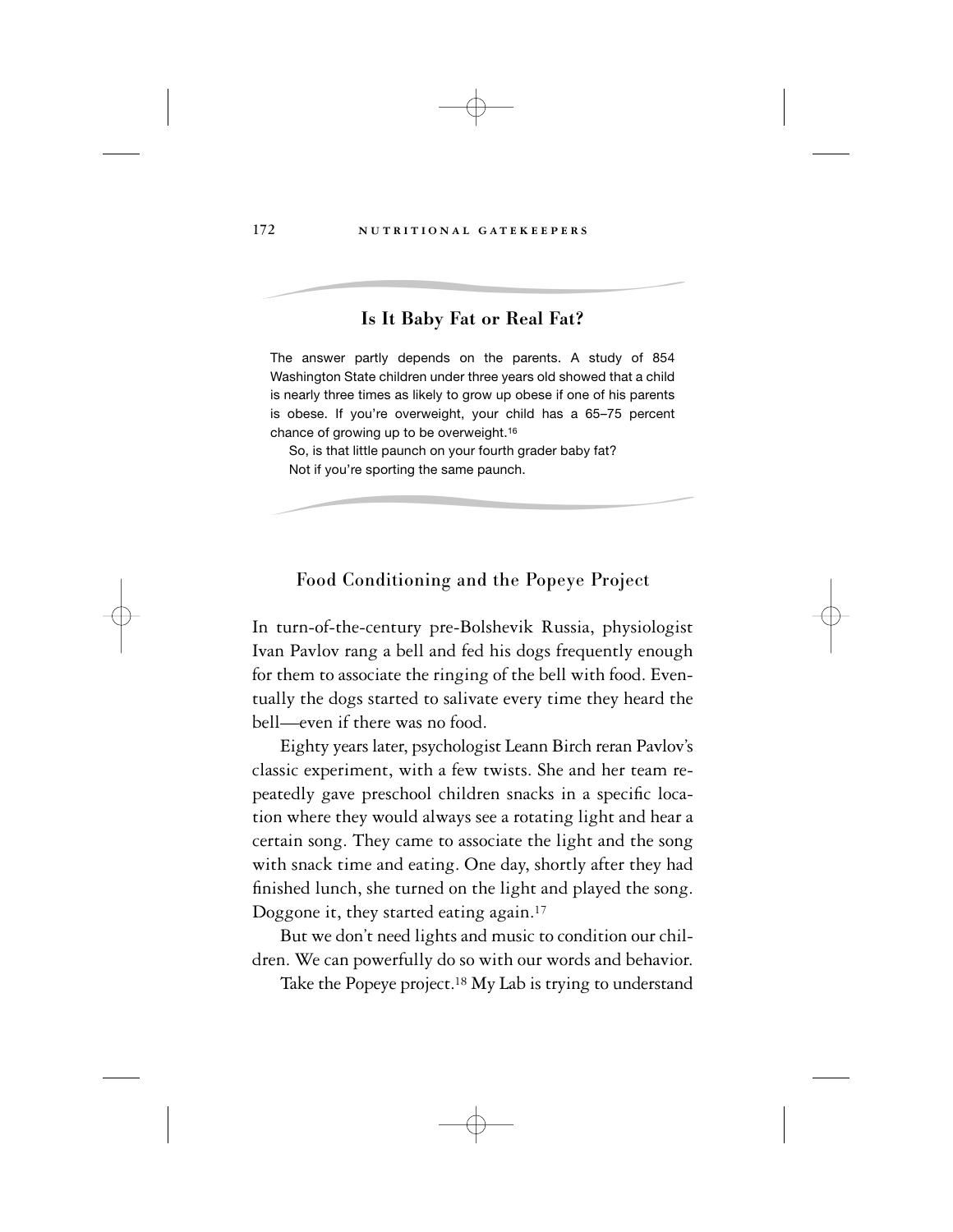why some children develop powerfully positive associations with healthy foods—such as broiled fish, broccoli, and even seaweed—that are not typically liked by most children. In beginning this work, we conducted separate interviews with children and with their parents. These interviews took an abrupt right turn a couple of weeks after they began.

We expected that the children with positive associations toward healthy foods had "inherited" them from their parents in the ways I've already discussed. While true in many cases, in other cases, the parents didn't leave this to chance. These parents explicitly associated the foods with a positive benefit—such as "spinach makes you strong like Popeye." Some children grew up learning to love fish because their parents told them it would make them smart. Others were told to eat carrots so they could see far distances, bananas so they would have strong bones, and fruit so they could keep cool in the summer. A couple of children (whose parents were originally from China) even grew up eating—and loving—seaweed because they were told it would prevent "stomach sickness" (or, as their parents later clarified, goiters.)19 Hard to see that one as a big motivator to a fouryear-old. The first day of school would be one to remember: "Hi, I'm Jennifer. What I did on my summer vacation was go to the beach and eat seaweed so I can be goiter-free."

We've interviewed a couple hundred three- to five-yearolds in the Popeye Project so far, and we've collected a lot of insights related to healthy eating—and some surprises. At one day-care center outside of Syracuse, New York, a number of the children had uncharacteristically strong preferences for broccoli. This caught our attention because this bitter vegetable is not as kid-friendly as others (such as carrots and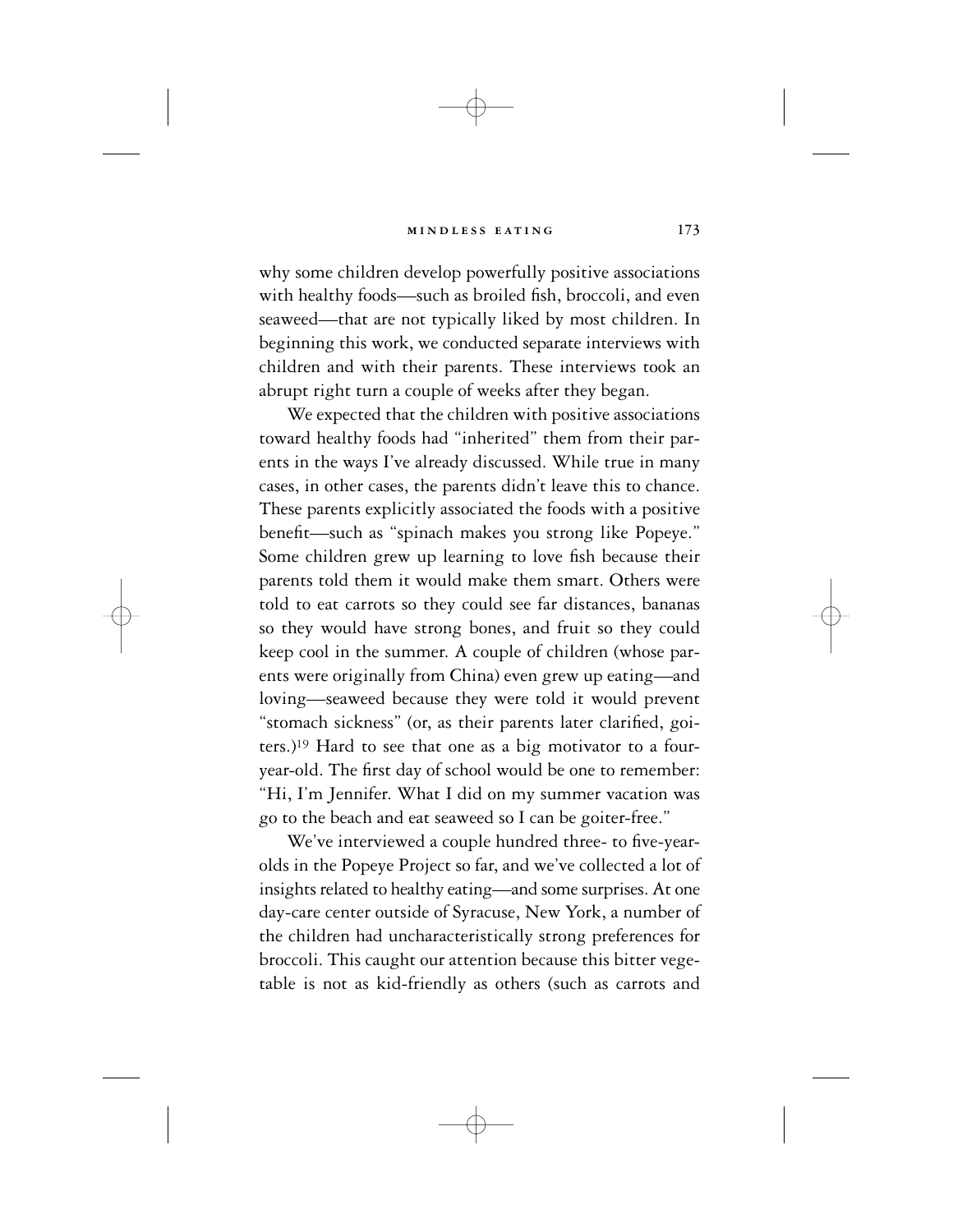#### 174 **NUTRITIONAL GATEKEEPERS**

peas). Many of the children told us they loved broccoli because their friends liked it or because it was "cool." Most of these associations we could trace back to two little brothers. In their laddering interviews both said broccoli reminded them of dinosaur trees, and they liked it because of that. This didn't make much sense, but because of the far-reaching impact it seemed to have on the rest of the day-care group, we interviewed their mother in person. We discovered she



had convinced them that broccoli looked like a dinosaur tree and when they ate broccoli, they could pretend they were "long-necked dinosaurs eating the dinosaur trees." At the dinosaurloving age of three and five, that was pretty cool, and it quickly became pretty cool to their friends.

Brainwashing, conditioning, or just a smart parent? *Viva la brontosaurus!*

My Lab tried to leverage this with a vacation Bible School group a short time ago. The children could choose what they wanted from a lunch buffet, but each day we would rename foods to give them better associations. For instance, when we renamed peas "power peas," the number of children taking them nearly doubled. The most embarrassing poetic license we took was with a V8-like vegetable juice. We ran out of it on the days we renamed it "Rainforest Smoothie."

These associations can also work the other way around. Negative associations can be made with unhealthy foods. While there aren't too many published studies on this, it's an area rich with anecdotes.

Joyce is an interesting example. When I knew her as an adult, she never had cravings for cake and cookies. For 45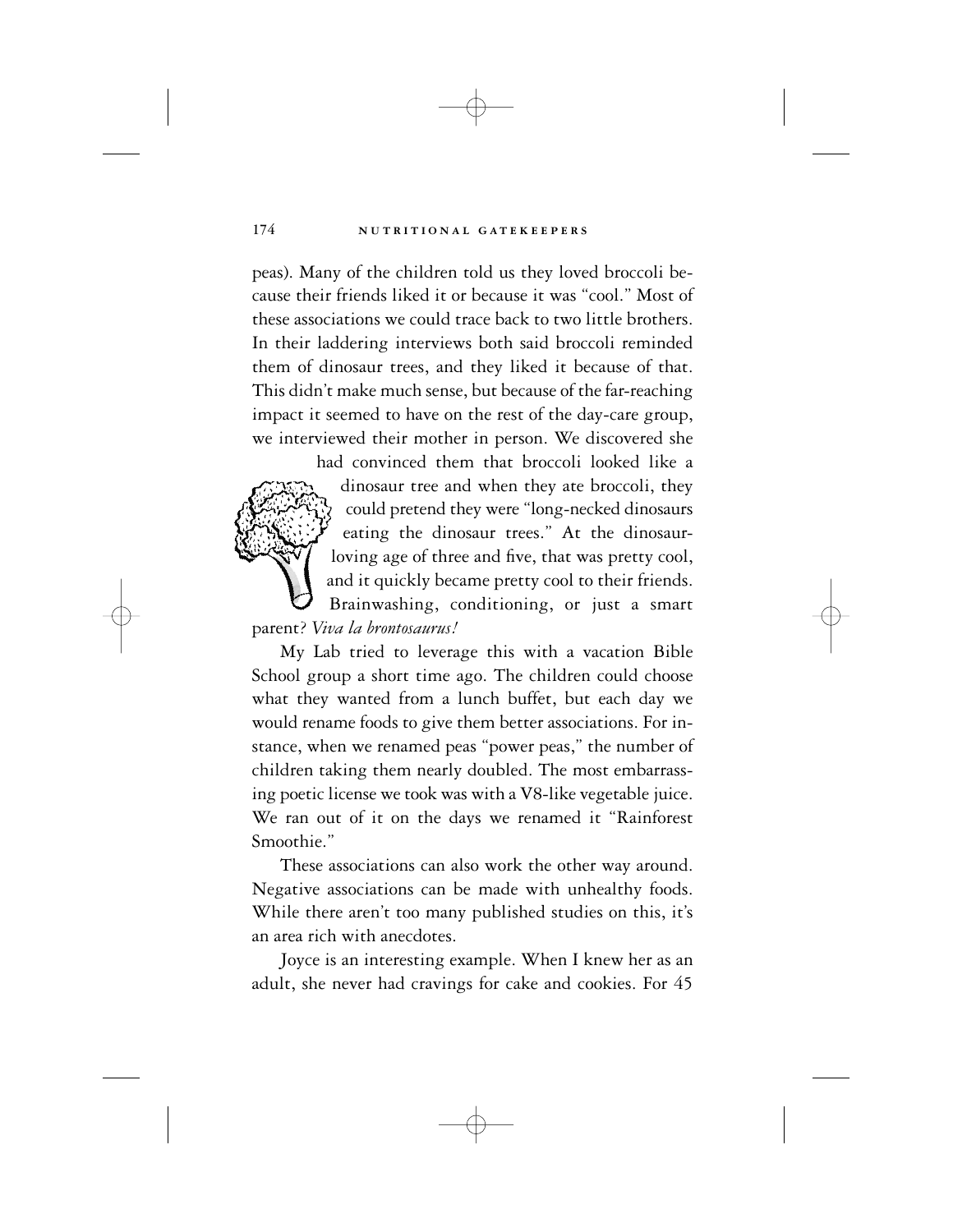# Time-Honored Strategies for Dodging Vegetables

Today's kids stick to the same classic vegetable-avoidance strategies as their parents used. According to a 1999 Market Facts, Inc., study conducted for Green Giant, the three top strategies are:20

40%—Push vegetables around on plate so it looks like there's less

16%—Feed them to the dog

12%—Give them to a younger sibling or to a vegetable lover

years, she's never had to fight the gravitational pull that these sweet snacks have on most of us. Why no apparent sweet tooth? It's almost a *Manchurian Candidate* brainwashing explanation. As a little girl, her mother repeatedly told her that eating sweet snacks between meals was what low-class people did.21 Extreme, yes. Politically incorrect, yes. Yet because there were no sweet snacks available and because they had an (unmerited) stigma attached to them, Joyce never developed the taste for these foods that bedevils many of us.

## Setting Serving-Size Habits for Life

A fat-forming transformation in our eating habits takes place between the ages of three and five. You can give threeyear-olds a lot of food, and they will simply eat until they are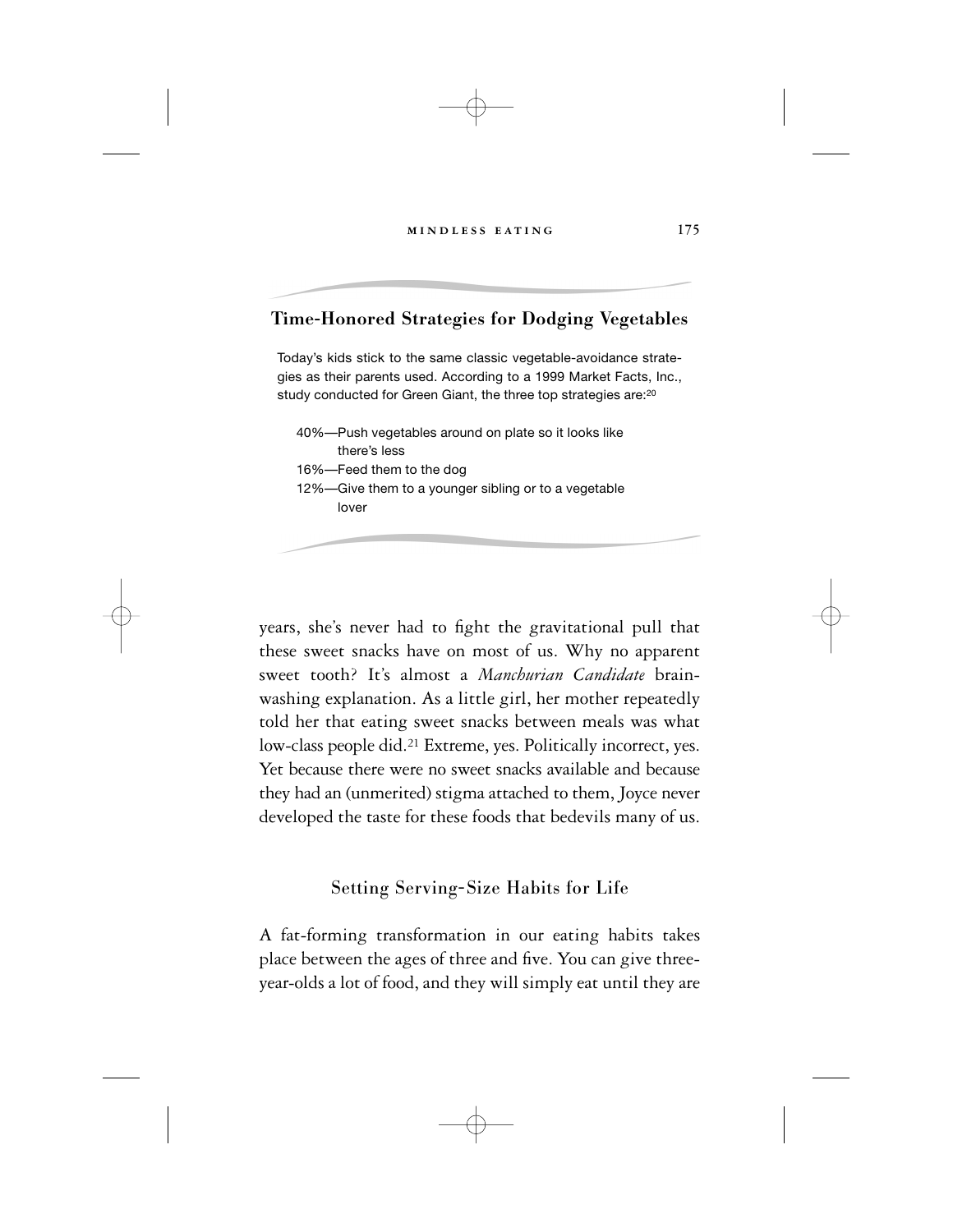### 176 **n u r r i r o n a** *c <b>a T EKEPER s*

no longer hungry. They are unaffected by serving size. By age five, however, they will pretty much eat whatever they're given. If they are given a lot, they'll eat a lot, and it will even influence their bite size.



The Four Unhealthy Food-Tool Extremes

This has been vividly shown by Leann Birch at Penn State and Jennifer Fisher at the Baylor Medical School.<sup>22</sup> When they gave three- or five-year-old children either mediumsize or large-size servings of macaroni and cheese, the threeyear-olds ate the same amount regardless of what they were given. They ate until they were full, and then they stopped. The five-year-olds rose to the occasion and ate 26 percent more when given bigger servings. Almost exactly the same thing happens to adults. We let the size of a serving influence how much we eat.

Serving size is a problem at mealtime, but it's also a big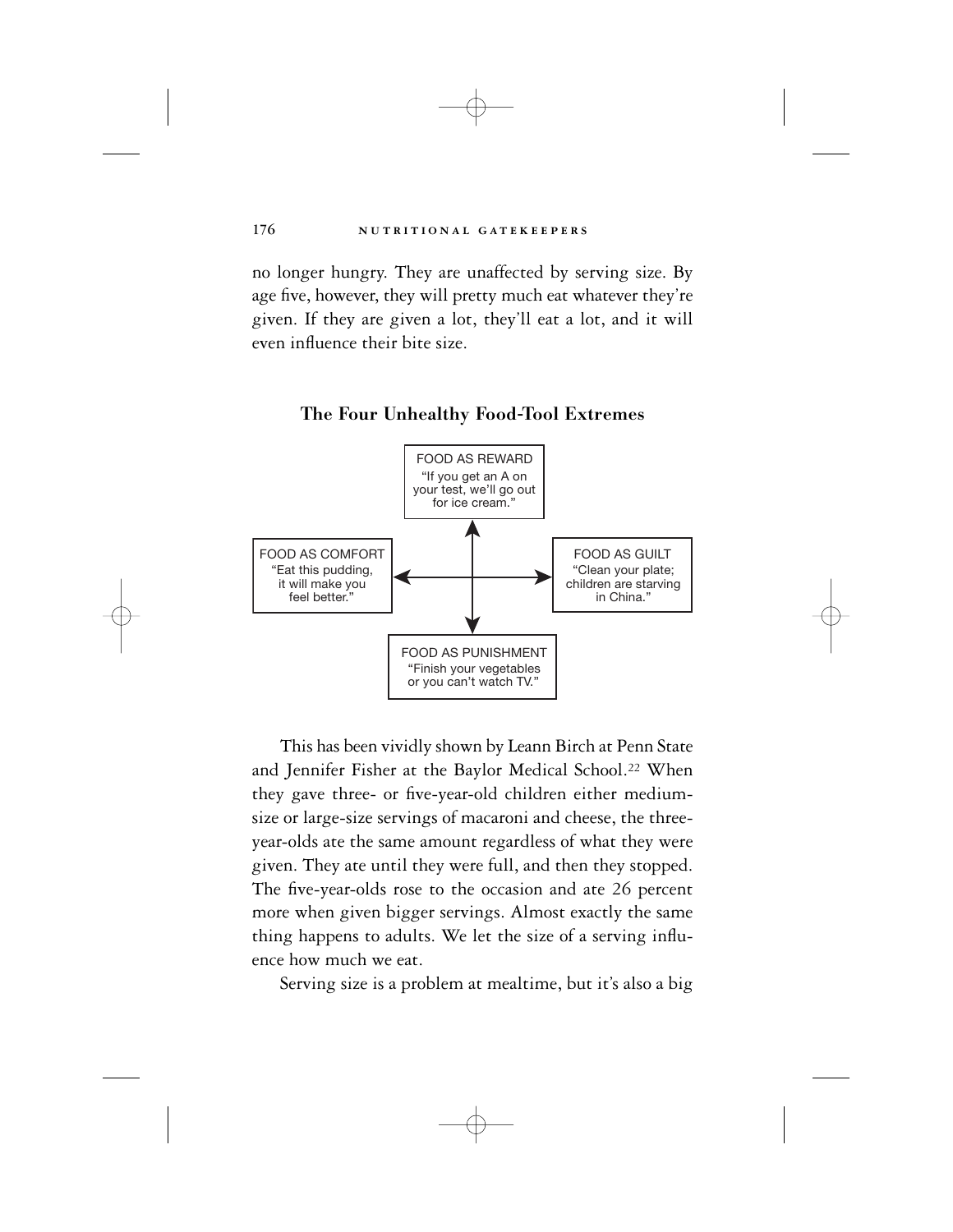problem at snack time. What is a healthy-size snack? Children tend to think that a serving size is open-ended and up for negotiation—it is pretty much whatever food is available and whatever they can weasel out of their parents. If a candy bar comes in a two-ounce package, two ounces must be the correct serving. If the candy bar comes in a four-ounce package, four ounces must be the correct serving.

Suppose you make a peanut butter and jelly sandwich as a snack and give your child half of it. Is the serving size half the sandwich? Not if the other half of the sandwich is still sitting on the counter. At that point, a serving includes anything that's left that can be eaten. What happens if you buy raisins in bulk and give your child a quarter cup of them? If the big container is visible, you may face a campaign for more.

How do we adjust serving size to be more reasonable and less negotiable?

If you buy in bulk to save money, you can use the Baggie trick. Remember that none of us really seem to know the amount of a "correct" serving size. We typically look at whatever is wrapped or served and we assume that must be one serving. We can use this notion with our children by giving them their snacks not on a plate, but by putting them in a Baggie (or even in a small Tupperware container).

Like adults, children use external cues to determine whether they want more to eat. If they think more is available, they can easily think they're still hungry. For instance, in one of our pilot studies, we gave five-year-olds at a daycare center six mini-size cookies in either a Ziploc bag or on a plate. After they finished the cookies, we asked them if they thought there were any more. Children who were given cookies on a plate believed that there were more left in the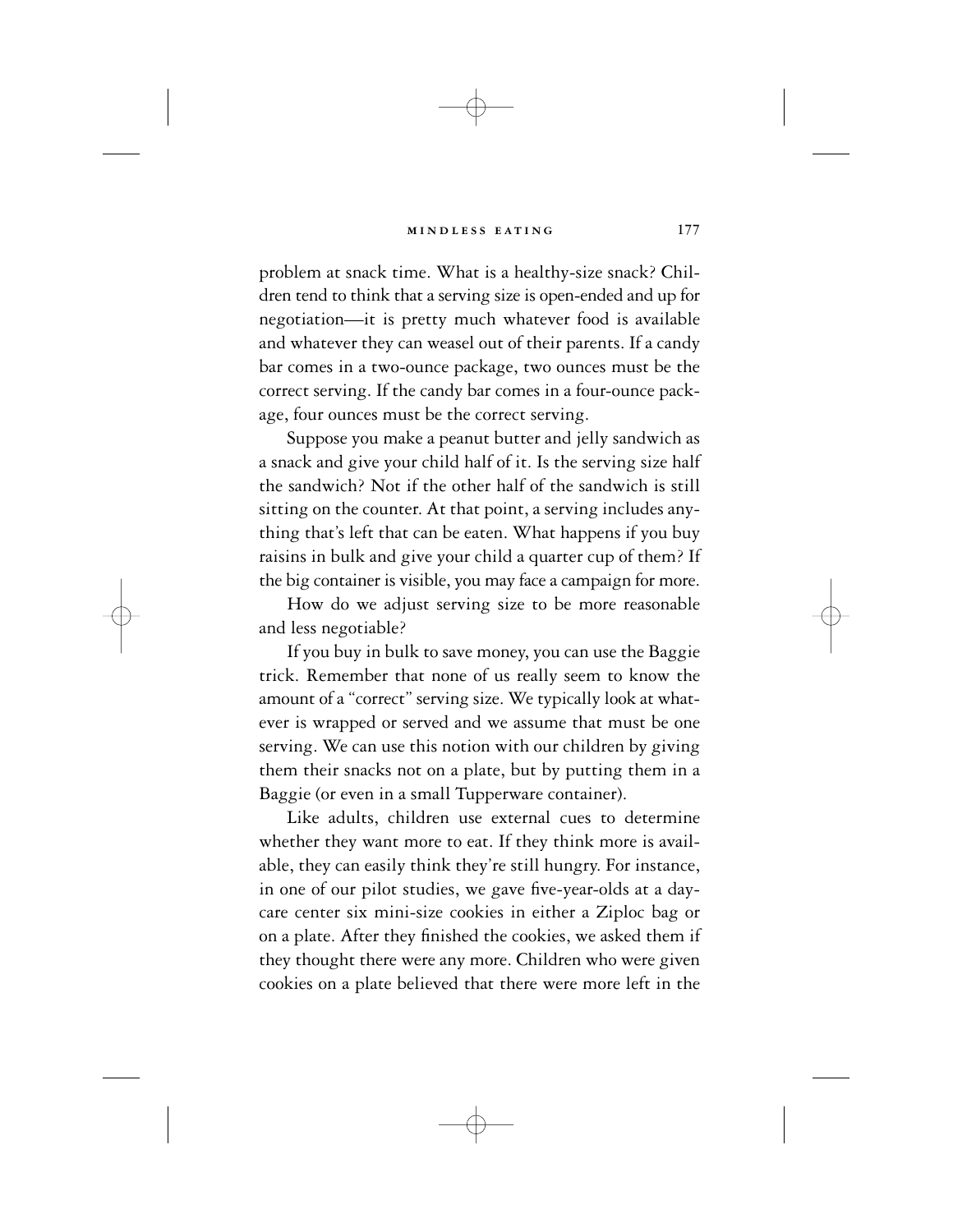178 **NUTRITIONAL GATEKEEPERS** 

# The "Half-Plate Rule" of Balanced Meals

What is a balanced meal? Here's an easy rule of thumb for meal planning. For lunch and dinner, half the plate should be vegetables and fruits and the other half should be protein and starch. There are variations on this theme (such as the Idaho Plate Method),<sup>23</sup> but if you remember this basic Half-Plate Rule, you won't think that spaghetti and meatballs is a balanced meal (add a salad).

kitchen—and they wanted them. Children who had been given Baggies were more likely to believe that the cookies were all gone and that snack time was over.

# *Reengineering Strategy #8: Crown Yourself as the Official Gatekeeper*

For better or worse, the nutritional gatekeeper controls around 72 percent of what your family eats. Children eat what tastes good and what's convenient and what portion size they see as appropriate. You can use this to help create positive lifetime food patterns.

• **Be a good marketer.** Foods should be neither a punishment nor a reward. Healthy foods can, however, be fresh, crunchy, refreshing, and make you strong, smart, and maybe even "goiter-free." (They might even be what long-necked dinosaurs ate.) Be convincing.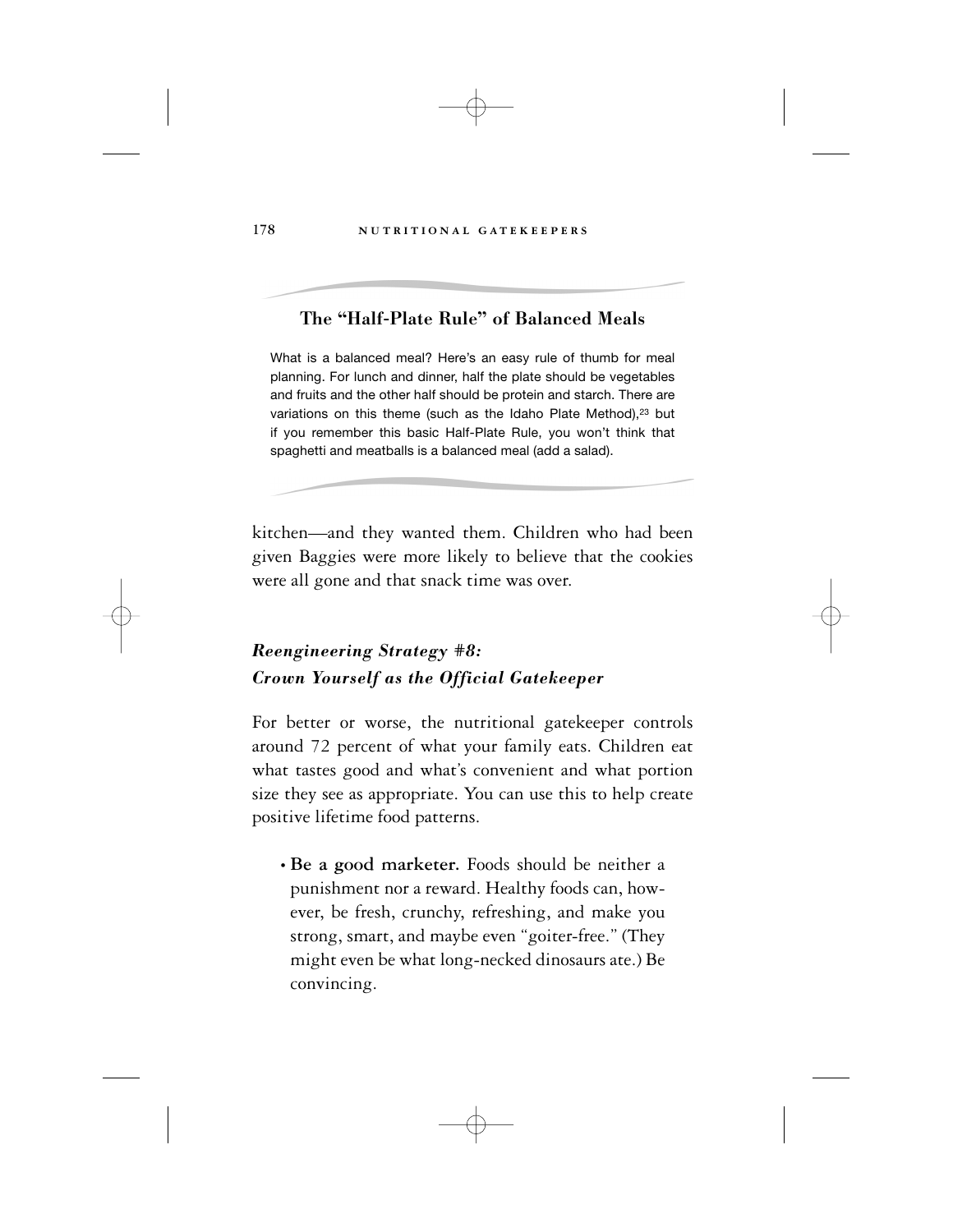- **Offer variety.** Some of our early findings suggest that the more foods you expose your child to, the more nutritionally well-rounded he or she will become. Trying new recipes, new ingredients, ethnic foods, and different types of restaurants will all help mix it up and break the junk-food habit.
- **Use the Half-Plate Rule.** Around the house, the Half-Plate Rule can lead to more-balanced meals, and it can give your children the basic pattern for a healthy meal. Is steak and potatoes a balanced meal? No, it's only half of the plate—you still need a vegetable or salad for the other half.
- **Make serving sizes official.** Provide "official" servings by giving your children their snacks in sealed Baggies, in Tupperware, or in Saran Wrap. Don't let them see extra snacks. We found that any extra snacks on the counter increase the amount they see as a serving size. Clear off the counter at snack time.

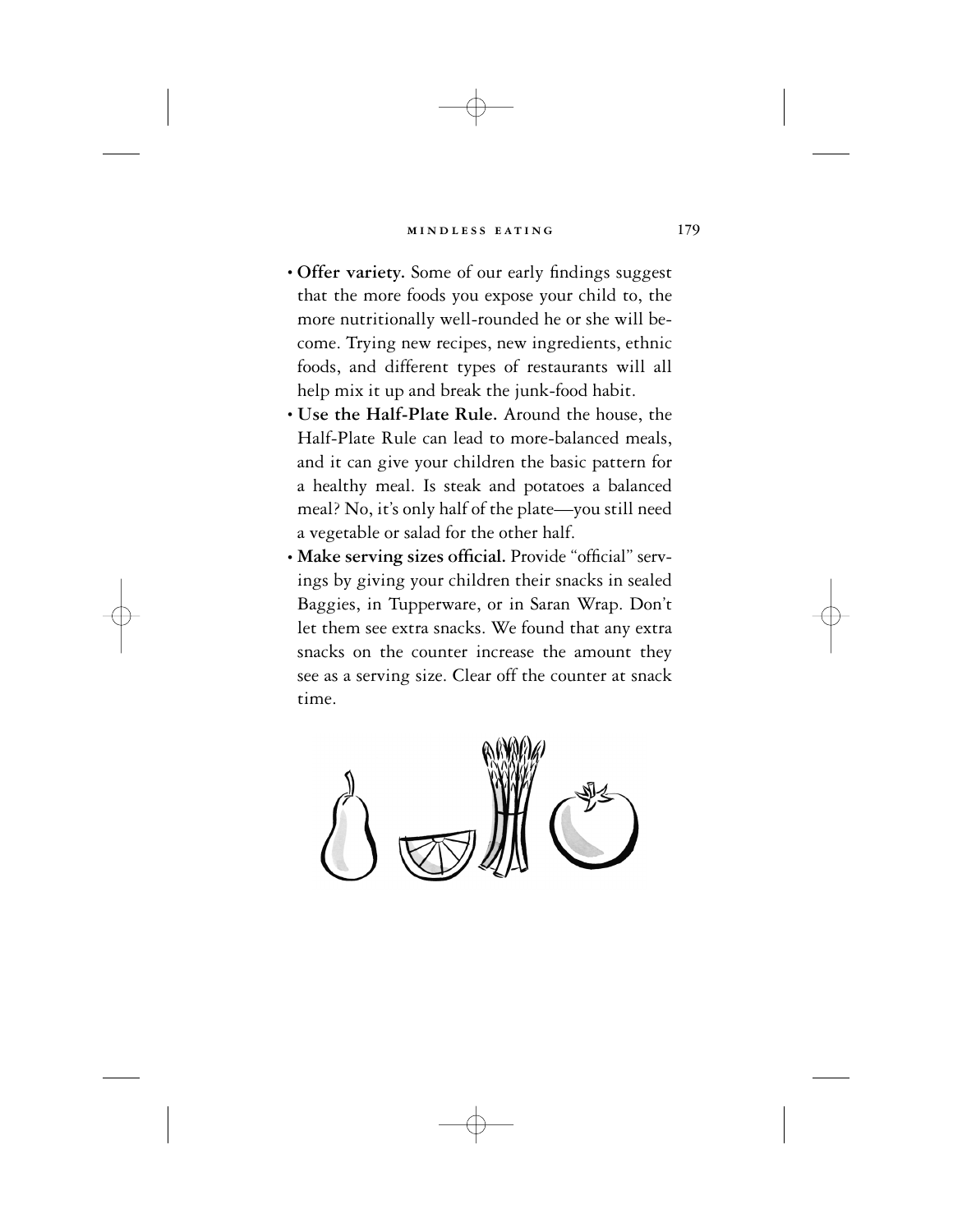#### **272 n o t e s**

12. In reality, the fact that a study comes out differently than planned is nothing new to us. In some cases, we make mistakes, like using tube-clogging chicken noodle soup in our Refillable Bowl study. In other cases, accidents happen, like when someone knocks a \$1,400 wireless scale off a table. In still other contexts, our study design is just not clever enough to give us a clear answer. That's why we do so many things a second and third time.

### *8. Nutritional Gatekeepers*

- 1. See Brian Wansink and Keong-mi Lee, "Cooking Habits Provide a Key to 5 a Day Success," *Journal of the American Dietetic Assocation* 104:11 (November 2004): 1648–50.
- 2. See Brian Wansink, "Focus on Nutritional Gatekeepers and the 72% Solution," *Journal of the American Dietetic Association,* (September 2006), in press. Interestingly, we've repeated this with a lot of different people. Good cooks, non-cooks, young parents, empty nesters, grandmothers, single moms. They vary a little bit, but all end up estimating right around 72 percent.
- 3. See Brian Wansink, "Profiling Nutritional Gatekeepers: Three Methods for Differentiating Influential Cooks," *Food Quality and Preference* 14:4 (June 2003): 289–97.
- 4. See Brian Wansink and Randall Westgren, "Profiling Taste-Motivated Segments," *Appetite* 41:3 (December 2003): 323–27; Brian Wansink and JaeHak Cheong, "Taste Profiles that Correlate with Soy Consumption in Developing Countries," *Pakistan Journal of Nutrition* 1:6 (December 2002): 276–78; and Brian Wansink and Keong-mi Lee, "Cooking Habits Provide a Key to 5 a Day Success."
- 5. When the first Nutritional Gatekeeper study was published, our reviewers wanted us to focus on methodology, not percentages. See Brian Wansink, "Profiling Nutritional Gatekeepers: Three Methods for Differentiating Influential Cooks," *Food*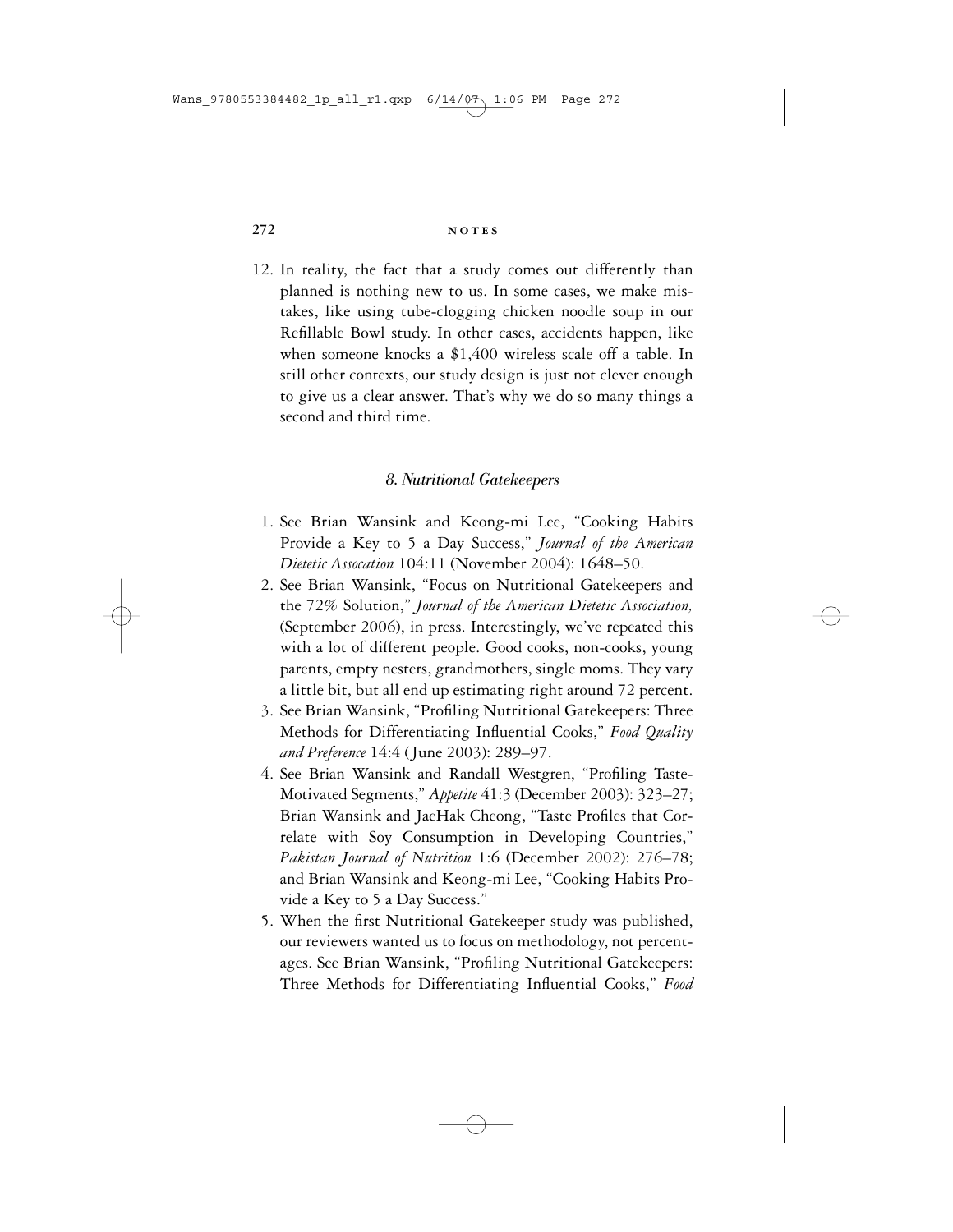#### **n o t e s 273**

*Quality and Preference* 14:4 (June 2003): 289–97. The percentages appear in Brian Wansink, *Marketing Nutrition: Soy, Functional Foods, Biotechnology, and Obesity* (Champaign: University of Illinois Press, 2005).

- 6. Brian Wansink, Ganaël Bascoul,and Gary T. Chen, "The Sweet Tooth Hypothesis: How Fruit Consumption Relates to Snack Consumption," *Appetite,* 47:1 (2006), 107–110.
- 7. Picky eater at home? Take heart. Gentle persistence will be rewarded. One taste doesn't change a person. Professor Leann Birch has shown that it can take up to 15 one-bite attempts, but most children eventually come around to liking more than just french fries, ice cream, and Jell-O.
- 8. This longitudinal study involves control groups, panel diaries, and reliability checks, all of which are too boring for a sidebar. While anchovies (fresh, not cured) might be extreme, rest assured that my daughter, Audrey, isn't the only one in the study who is eating and enjoying them. Also, it's important to avoid foods that could cause choking, such as popcorn, nuts, potato chips, whole-kernel corn, berries, grapes, hot dogs, raw vegetables, raisins, and dry flake cereals. To keep abreast of the findings from this panel study, stay tuned to www.MindlessEating.org.
- 9. See Julie A. Mennella and Gary K. Beauchamp, "The Early Development of Human Flavor Preferences" in ed. Elizabeth D. Capaldi, *Why We Eat What We Eat: The Psychology of Eating* (Washington, D.C.: American Psychological Association, 1996).
- 10. This is a classic: Sibylle K. Escalona, "Feeding Disturbances in Very Young Children," *American Journal of Orthopsychiatry* 15 (1945): 76–80.
- 11. See T. M. Field, R. Woodson, R. Greenberg, and D. Cohen, "Discrimination and Imitation of Facial Expressions by Neonates," *Science* 218 (1982): 179–81.
- 12. Thanks to Alexandra Logue for this example from her inspiring book, *The Psychology of Eating and Drinking,* 3rd edition (New York: Brunner-Routledge, 2005).
- 13. See F. Baeyens, D. Vansteenwegen, J. De Houwer, and G.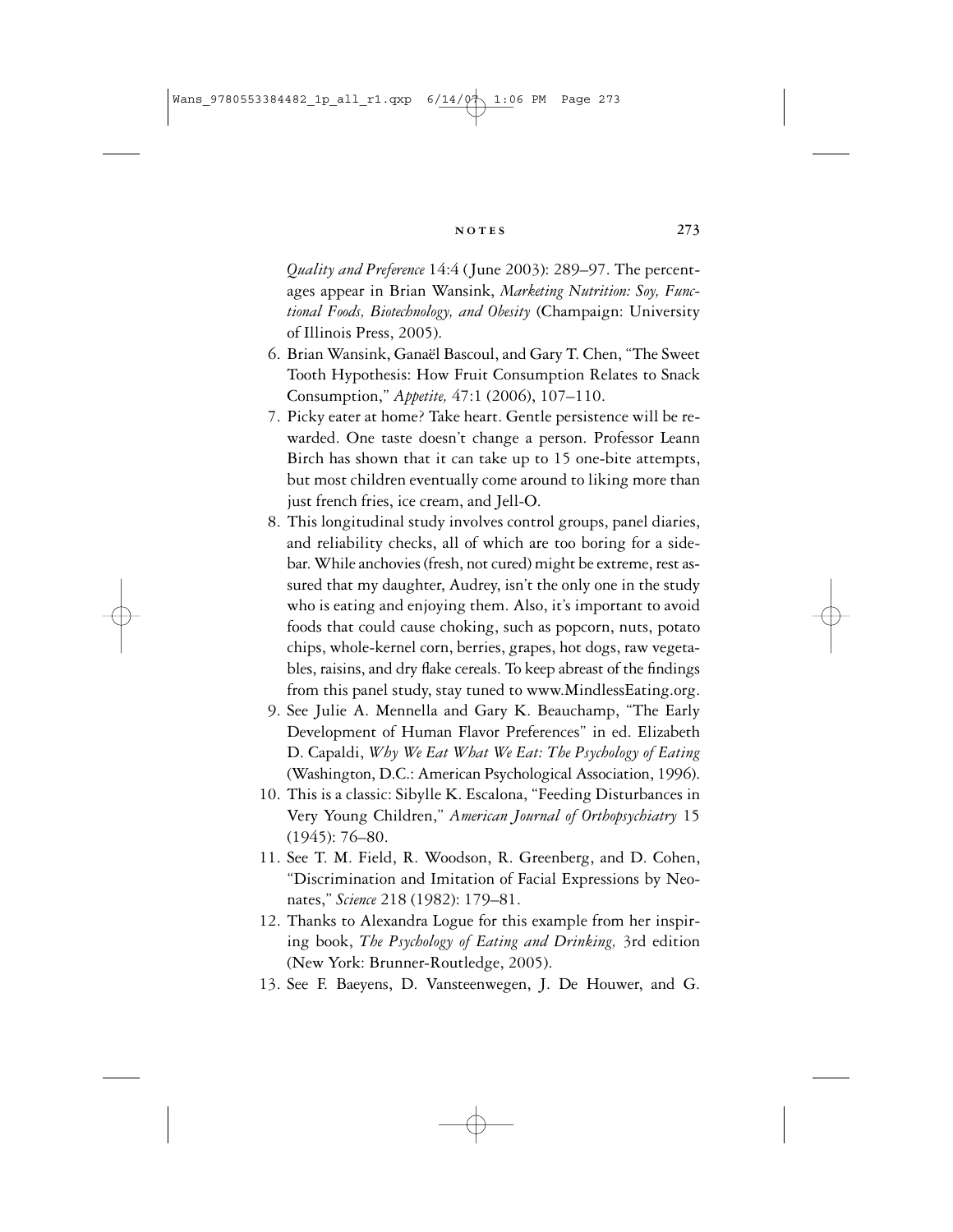#### **274 n o r e s**

Crombex, "Observational Conditioning of Food Valence in Humans," *Appetite* 27 (1996): 235–50.

- 14. Much of the most interesting research in this area is by Leann L. Birch. See "Generalization of a Modified Food Preference," *Child Development* 52 (1981): 755–58.
- 15. See Kathleen M. Pike and Judith Rodin, "Mothers, Daughters, and Disordered Eating," *Journal of Abnormal Psychology,* 100 (1991): 198–204.
- 16. Exerpted from the American Dietetic Association's *Dieting for Dummies* (Hoboken, NJ: Wiley & Sons, 2004).
- 17. An excellent review of this research can be found in Alexandra Logue, *The Psychology of Eating and Drinking,* 3rd edition (New York: Brunner-Routledge, 2005).
- 18. This new area of study is focusing on why some children develop positive views toward healthy foods, while others don't. The foundation for this is based on what we learned about how comfort foods are formed with adults, which is found in Brian Wansink and Cynthia Sangerman, "Engineering Comfort Foods," *American Demographics* (July 2000): 66–67.
- 19. Both of these children, whose parents were originally from mainland China, were raised almost exclusively on Chinese food. Although iodine prevents thyroid conditions, this knowledge certainly wouldn't encourage increased seaweed consumption among four-year-olds.
- 20. From Carolyn Wyman's very entertaining book, *Better Than Homemade* (Philadelphia: Quirk Books, 2004).
- 21. In France, this is a common perception of snacking. Among the bourgeoisie, snacking between meals is still considered a behavior well-mannered people don't do.
- 22. Many of these classic studies were conducted at the Child Behavior Labs, when both Birch and Fisher were at the University of Illinois at Urbana-Champaign. Leann L. Birch and Jennifer O. Fisher, "Mother's Child-Feeding Practices Influence Daughters' Eating and Weight," *American Journal of*